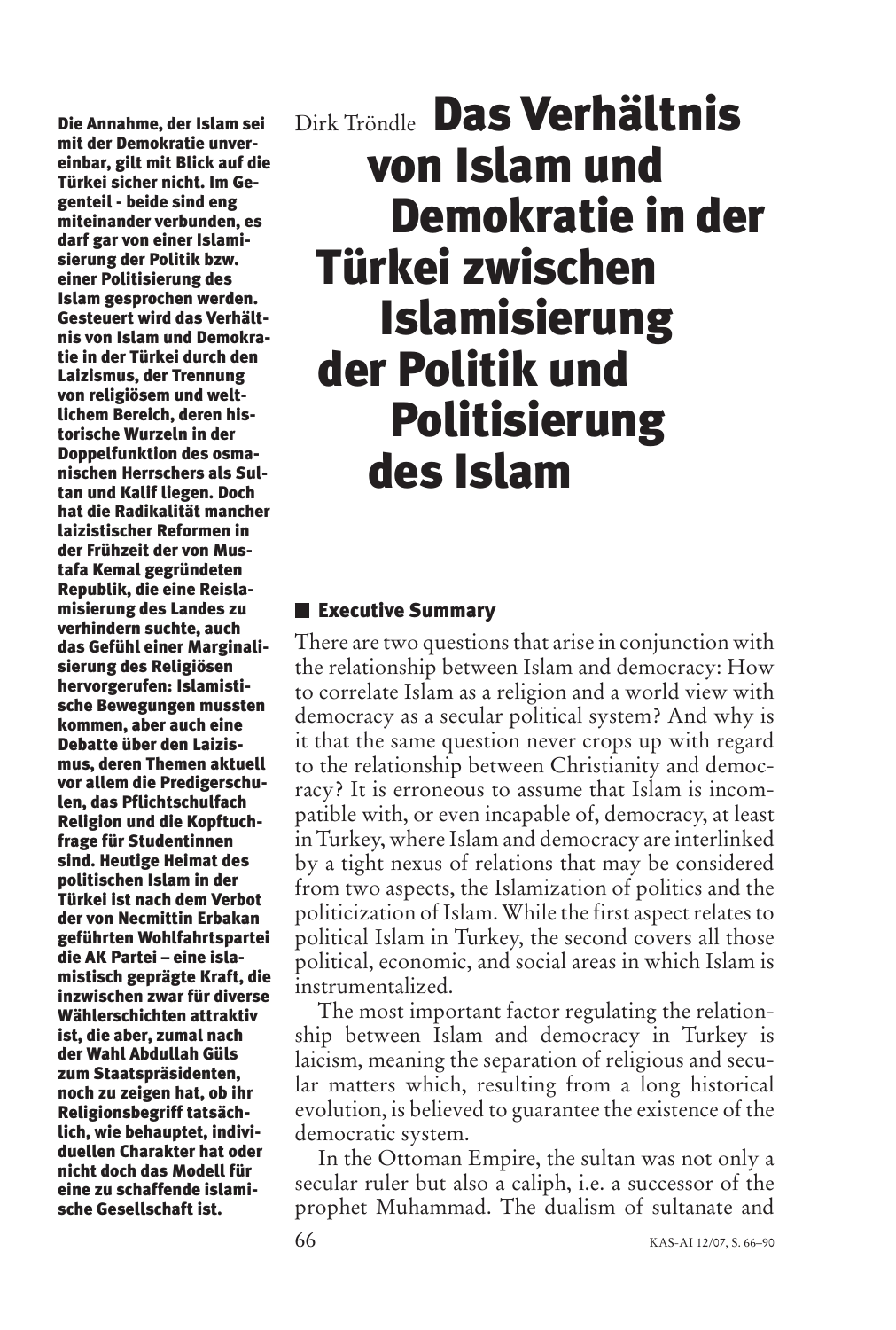caliphate was enshrined in the constitution of 1876, Islam was the religion of the state, and the Sharia the foundation of the law. Only the reforms of the Tanzimat era disrupted the strictness of this theocratic system, depriving Islam of its status as the sole authority regulating all walks of life. Thus, for example, the Sharia courts were joined by special commercial courts and a criminal code on the French model.

Because of the dual function of the ruler who, in his capacity as caliph and protector of the holy cities of Mecca and Medina, was responsible for managing the pilgrimage routes, the secular and the religious sphere gradually drifted apart. Not least among those who supported Mustafa Kemal in his project were numerous religious scholars. Ultimately, today's laicism manifested itself in the modern republic as a dualism of religion and politics with all its facets, with religion subordinate to the state. Witness the fact that official Islam is organized by the Presidium for Religious Affairs (Diyanet Işleri Başkanlığı), meaning the Turkish or orthodox Sunnite version of Islam.

Turkish laicism knows nothing of a contract between the state and any religion. Thus, the taxes that are raised from all citizens independently of their religion also serve to pay the salaries of the Imams and employees of the Diyanet. This is one aspect that is currently being debated. Another is that laicism is often perceived as anti-religious. Nor is this wonderful in view of the radical nature of some of the reforms undertaken in the early days of the Republic, which many viewed as attempts to marginalize religion. The turning point came when some strictly laicist regulations were dropped, courses for preachers were set up, and a theological faculty was created at Ankara University. The current debate about laicism revolves around three sources of conflict: schools for preachers, mandatory religious education, and the question of whether female students should wear headscarves.

After the proclamation of the Republic in 1923, religion disappeared from public life. In 1924, the government opened the first schools for preachers which, with their rather secular orientation, offered only imperfect training for Imams. In 1967, compulsory schooling was extended to eight years, secondary modern schools were dropped, and attendance figures declined at the schools for preachers which the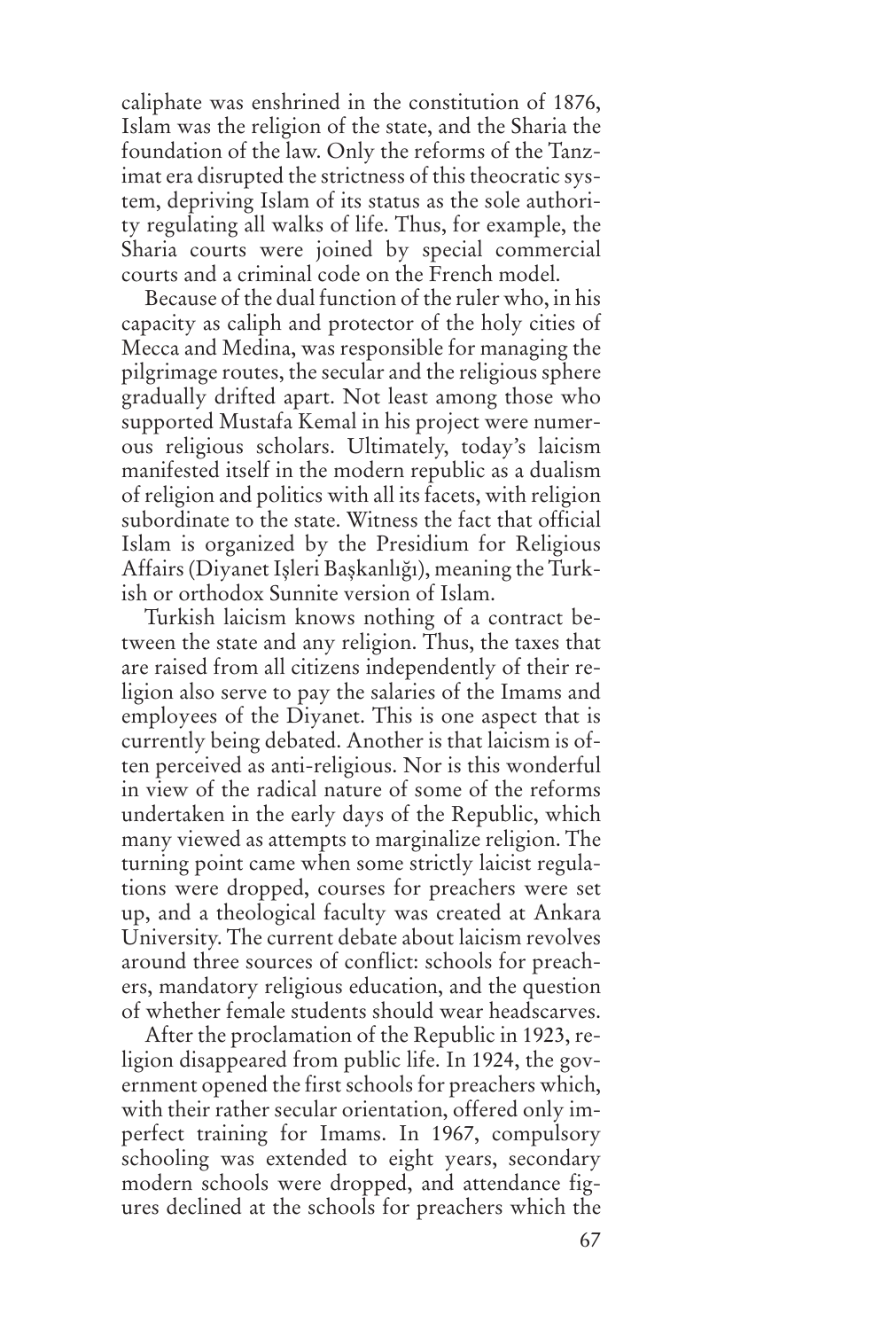school council refused to treat on par with the others. The point of all that was to contain re-Islamization.

The discussion about religious education in Turkey is similarly rooted in the strict implementation of the principle of laicism and/or state neutrality. Children wishing to learn how to read or recite the Quran must resort to extramural courses.

Ever since the eighties, there has been a permanent debate about the headscarf which occasionally bursts into flame. When Ankara University forbade a female student, Leyla Șahin, to wear a headscarf, she took her case to the European Court of Human Rights but lost in 2004: The Court professed itself unable to see how the ban contravened the provisions of the European convention on the freedom of opinion and religion. The debate does not revolve around what Islam has to say about the headscarf but around its prohibition by the laicist republic. In concrete terms, the bone of contention is a discrepancy: The Diyanet, a part of the administration, holds that wearing a headscarf is a religious duty, while the ministry of education and the school council, which are just as much part of the administration, ban precisely that. The significance of the headscarf dispute is so great because it touches upon the controlling position of the Kemalist image of woman. Realizing the new ideal woman was supposed not only to reflect the success of the modernization process; more than that, the new woman as an equal member of society was seen as the moving force of reform. Thus, the headscarf became the symbol of a backwardness that turned against the Kemalist reforms. At the same time, it became a tool with which to provoke the laicist state. To illustrate the latter aspect, there is the case of the newly-elected lady deputy of the Virtue Party who, in 1999, appeared in the Turkish parliament wearing a headscarf and was sharply asked by Prime Minister Ecevit not to challenge the state.

However, the headscarf debate relates to yet another question, that of equal rights for men and women. The Turkish constitution states that all persons are equal, regardless of their sex. While this does not imply that men and women are equal in point of fact, Turkey today is well on its way towards such equality. After the strict separation of the sexes that was practiced in the public life of the Ottoman Em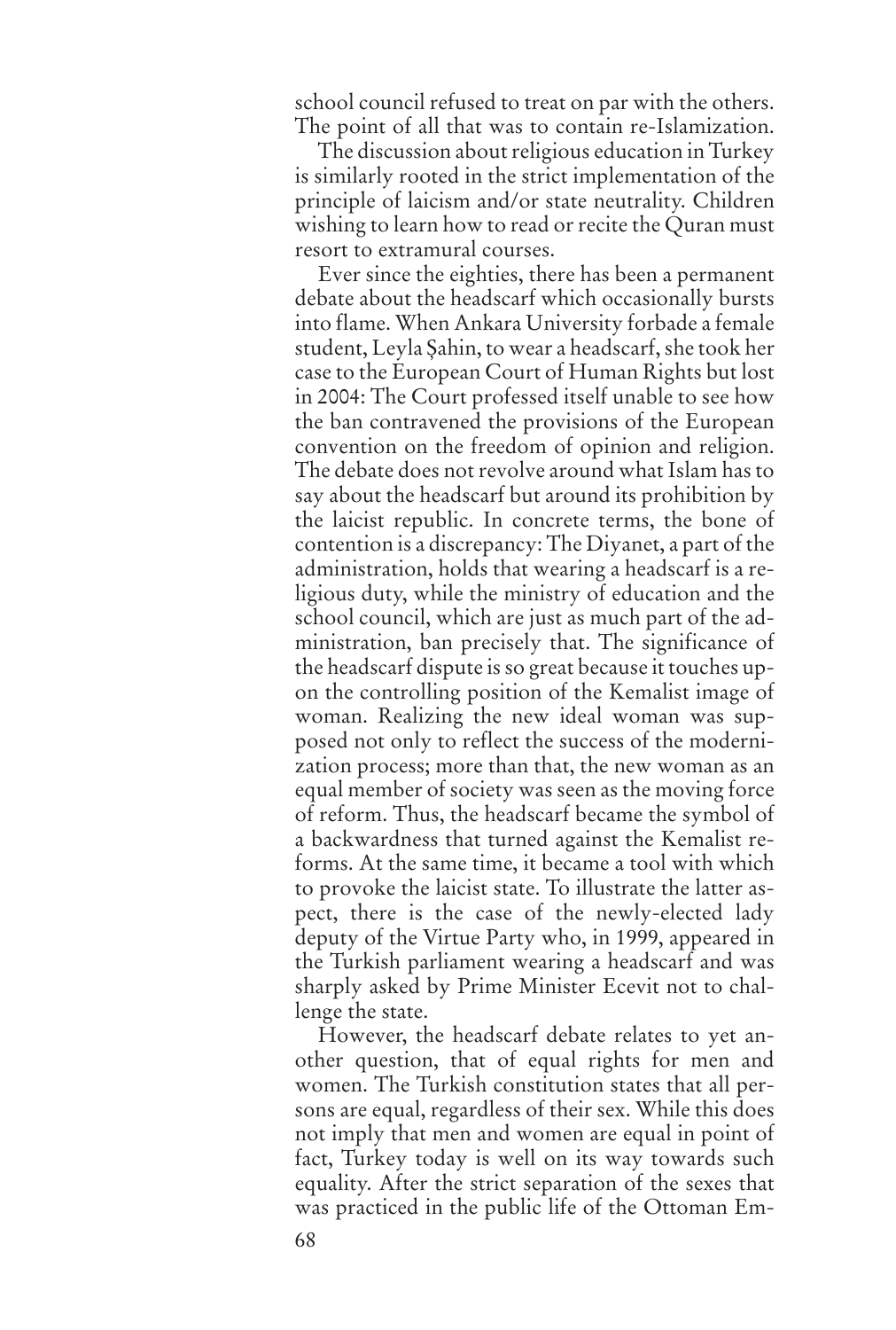pire, the women's position was strengthened when the Swiss civil code was introduced in 1926. In 1930, women were permitted to participate in local elections, and in 1934, they were given the right to vote and be elected in national elections. Even the High Council for Religious Affairs issued a *fetwa* confirming the equality of men and women, although it made no secret of the fact that official Islam does favour the classical image of the family.

Article 6 of the Turkish constitution recognizes the sovereignty of the people. Universal and equal franchise has been realized just as much as the rule of the majority and an open party system. The Presidium for Religious Affairs declared that, while Islam has nothing specific to say about forms of government, "democracy isthat form of government which is most likely to guarantee and respect human rights". Even in the public debate, there is general agreement that Islam and democracy are not mutually prohibitive.

In the course of the last few decades, Turkey witnessed the establishment of diverse parties that reject the modern state and strive to realize an Islamic model. The first political movement to emphasize Islam was the National Order Party (MNP) which, founded in 1970 under the leadership of Necmettin Erbakan, was banned for being Islamist in 1971. Founded one year later, its successor, the National Liberation Party (MSP), formed a coalition government with the Republican People's Party (CHP) led by Bülent Ecevit in 1973 – the first ringing success for political Islam in the country. After the end of the seven-year period in which all parties were banned by the putschists of 1980, Erbakan became chairman of the Welfare Party (RP) which was returned as the strongest group in the Turkish parliament in the elections of 1995. One year later, Erbakan was elected prime minister.

Next to solving the Kurdish question in the name of Muslim brotherhood, the programme of the Welfare Party criticizes the Westernization of Turkey as a matter of principle, assumes a clearly anti-imperialist stance, and rejects the country's accession to the EU. It pillories ,moral decay' as well as the dependence of the Turkish economy on foreign countries. While the programme is vague on democracy, it does emphasize national pride and national consciousness. At all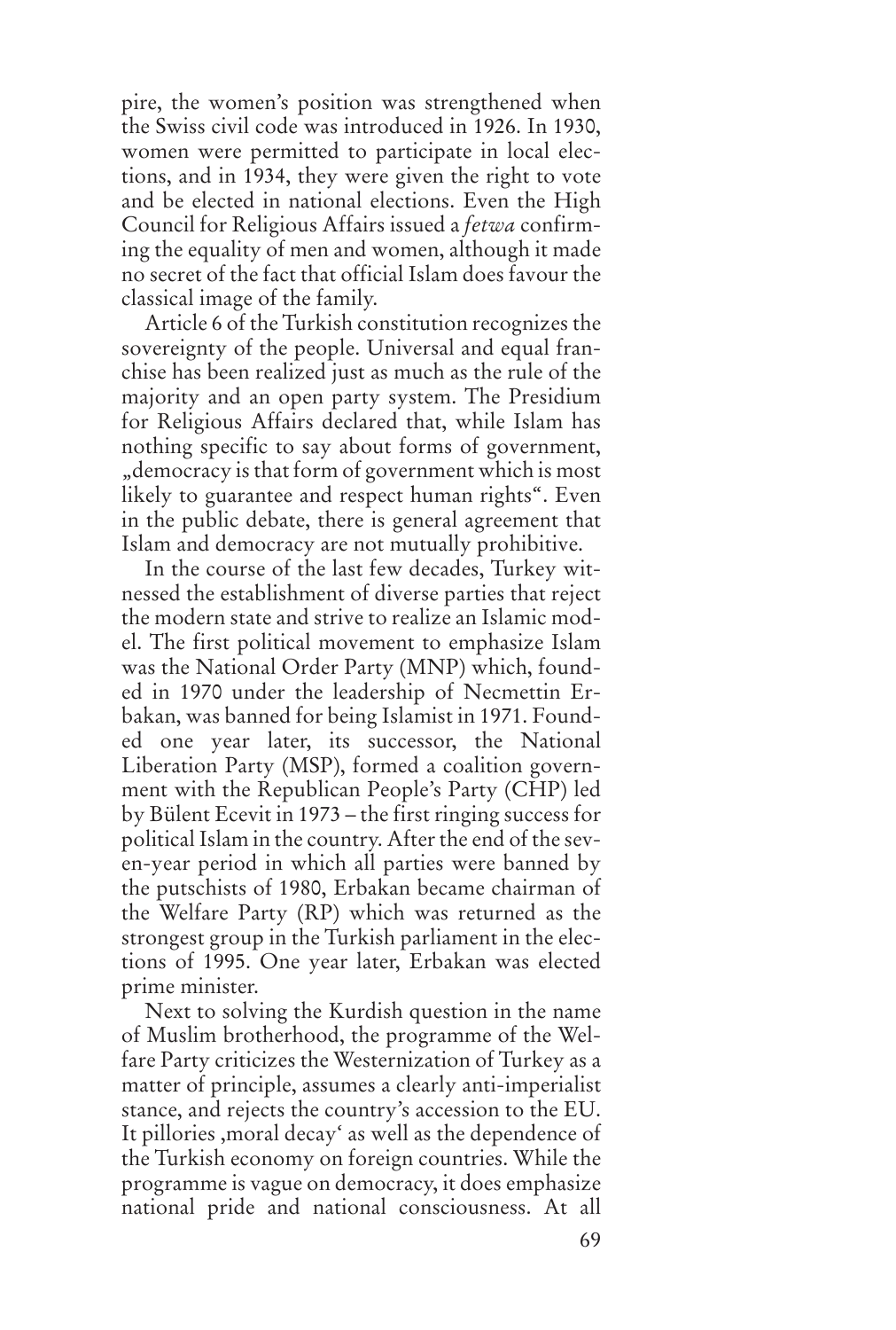events, there is no denying that the character of the party that emerges from its programme is Islamist.

The welfare party remained in office for no more than one year: In 1997, it threw in the towel, and it was banned one year later. Even then, traditionalists' and ,innovators' were drifting apart. Although the two camps temporarily joined forces again under the common roof of the Virtue Party, that party also foundered in 2001. Whereas the traditionalists proceeded to establish the Felicity Party (SP), the forces of reform joined hands with other players to found what is today the AK Party – a movement that is attractive to diverse segments of the electorate despite its Islamist trappings.

Despite numerous conflicts, Islam and democracy are not diametrically opposed in Turkey. Relations between the two are developing dynamically, and the question is whether equal treatment for Imam schools, facultative religious education, and the abolition of the headscarf ban might not give a positive boost to this dynamism. Another question is whether the AK Party actually represents political Islam in present-day Turkey or, alternatively, paves the way for an Islamic concept of democracy and freedom. If it should emerge, after Abdullah Gül has been elected president, that the party actually regards religion as something individual and not as a model for the establishment of an Islamic society, this would be a source of hope for the future relationship between the state and Islam in Turkey.

#### **Vorbemerkung**

Eine Gegenüberstellung von Islam und Demokratie wirft zwei zentrale Fragen auf: Wie können zwei wesensunterschiedliche Begriffe wie der Islam als Religion und Weltanschauung mit der Demokratie als politischem weltlichem System miteinander in Bezug gesetzt werden? Und weshalb wird die Frage nach der Affirmation der Demokratie durch das Christentum so nicht gestellt? Weltweit können doch auch nicht alle Staaten mit mehrheitlich christlicher Bevölkerung als Demokratien bezeichnet werden! Monokausal eine Religion wie den Islam als Hindernis der demokratischen Entwicklung eines Landes zu bezeichnen wäre alleine schon irreführend, weil viele andere harte Faktoren wie politische Kultur, Meinungsfreiheit,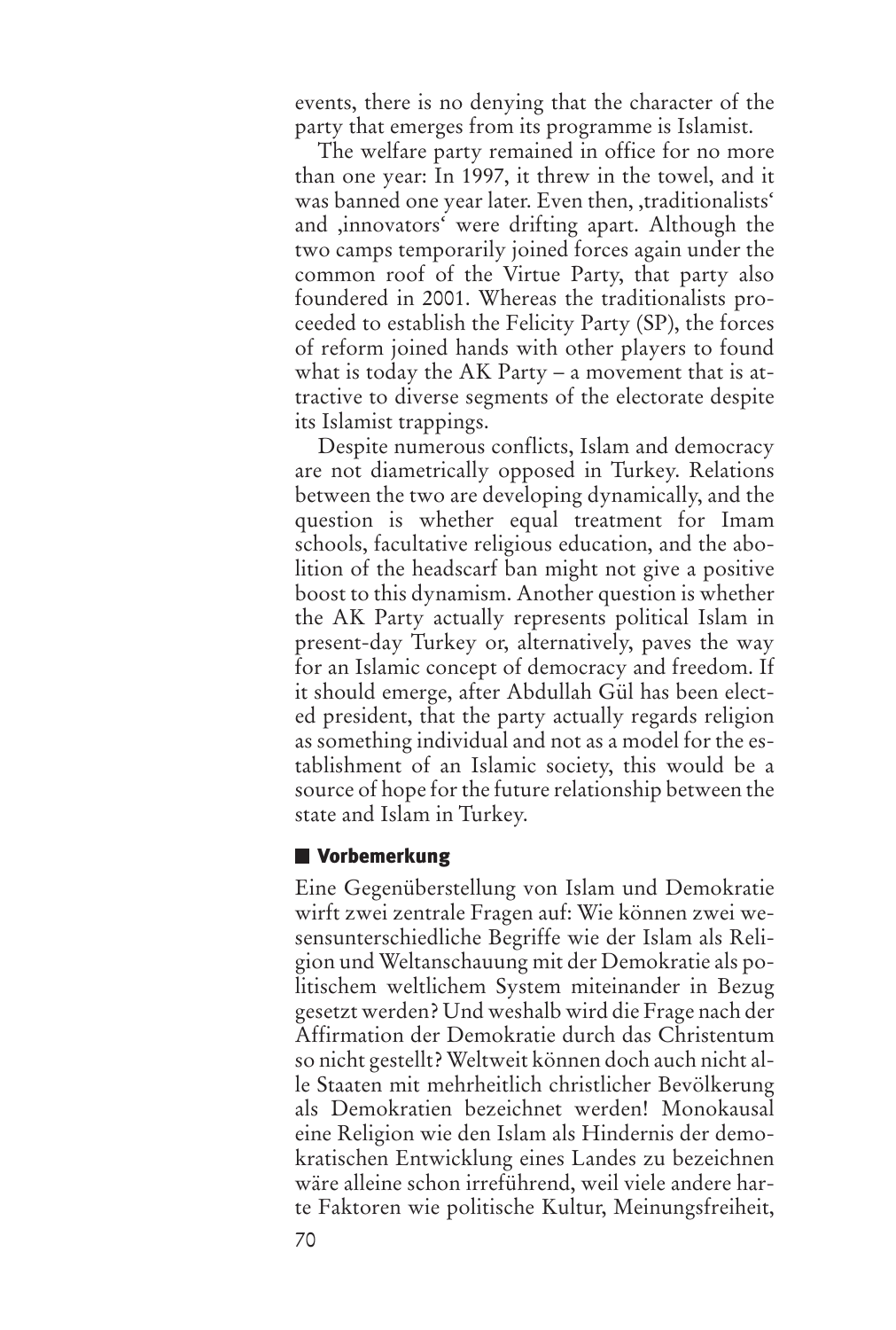Pluralismus und Good Governance u. a., die maßgeblich demokratische Strukturen und Systeme hervorbringen, unbeachtet blieben.

Für den türkischen Fall zumindest ist die präjudizierende Annahme, dass Islam und Demokratie in letzter Konsequenz unvereinbarseien, oder die Infragestellung der Demokratiefähigkeit desIslam so nicht aufrecht zu erhalten. Zwar wird verstärkt seit den achtziger Jahren in der Türkei eine stellenweise sehr hitzige und emotionale Debatte zu Themen geführt, die ihren Ursprung im reziproken Beziehungsgeflecht von Islam und Demokratie besitzen. Alleine die Existenz mehrerer Bruchlinien, in denen der weltliche Staat auf den Islam und unterschiedliche Interessen und Erwartungen aufeinander treffen, und der Konflikte sind kein Beweis, dass Islam und Demokratie in der Türkei im Gegensatz zueinander stünden. Zumal der türkische Islam nicht als monolithischer Block betrachtet werden darf, und neben seiner sunnitischen Ausprägung gerade im Volksislam das spirituelle Element eine große Rolle spielt.

Das Beziehungsgeflecht zwischen Demokratie und Islam in der Türkei soll hier idealtypisch in die beiden Aspekte Islamisierung der Politik und Politisierung des Islam unterteilt werden. Islamisierung der Politik bedeutet hier das Phänomen des politischen Islam in der Türkei. Also die Existenz politischer Parteien, die programmatisch eindeutig Bezüge zum Islam herstellen. Als Politisierung des Islam hingegen können allgemein alle Bereiche bezeichnet werden, in denen der Islam für politische, ökonomische oder soziale Zwecke benutzt wird. Hier sollen diejenigen Bereiche beschrieben werden, in denen sich der türkische Staat in primär religiöse Fragestellungen einmischt, bzw.staatliche Gesetze den Islam in seinerfreien Entfaltung beschneiden. Im übertragenen Sinne kommt durch diese beiden Aspekte die Grundfrage zum Vorschein: Wie viel demokratische Teilnahme und Entfaltungsmöglichkeit lässt das türkische System dem Islam und welche Elemente kann der Islam gleichzeitig zum demokratischen Gedankengut oder seiner Weiterentwicklung eventuell beisteuern. 1) Die mögliche Existenz eines "islamisch-demokratischen" Demokratie- und Freiheitsverständnisses steht hier auf dem Prüfstein.Im Folgenden sollen die Bereiche kurz dargestellt werden, in denen der Islam mit dem poli-

<sup>1)</sup> Yașar Ali Sarıbay, *Global Toplumda Din ve Türkiye* (Religion in der globalen Gesellschaft und die Türkei); Everest Verlag, Istanbul 2004, S. 55.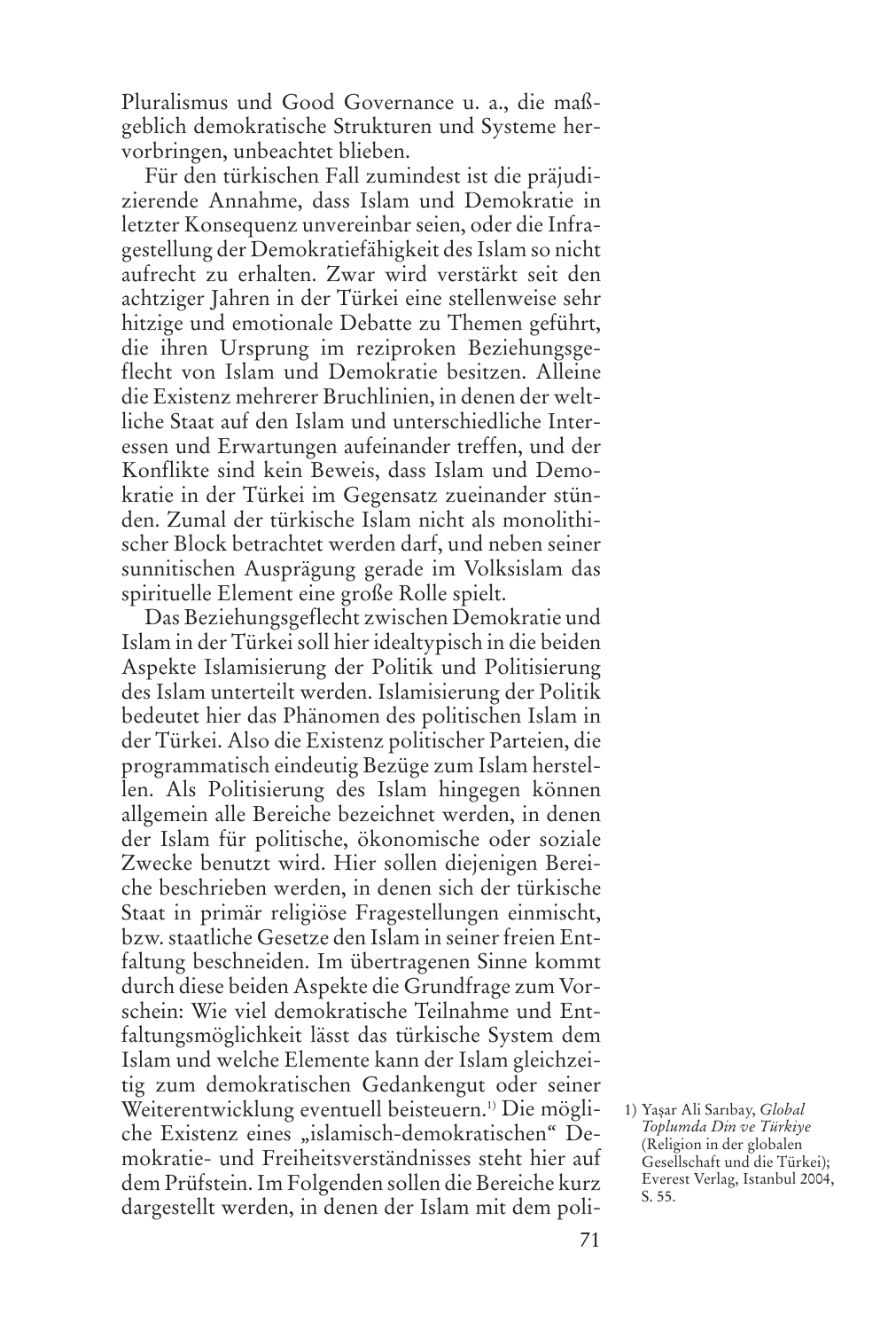tischen System kollidiert oder islamische Wert- und Moralvorstellungen in politischen Handlungen und Überzeugungen wiederzufinden sind.

Zuvörderst soll für den türkischen Fall auch eine Unterscheidung zwischen den Begriffen muslimisch/ islamisch und islamistisch getroffen werden. Als muslimisch und islamisch wird ein Mensch oder eine Handlung bezeichnet, wenn ein Ritus, eine Wertvorstellung oder eine Charaktereigenschaft des Islam beschrieben werden soll. So sind die Pilgerfahrt nach Mekka oder das tägliche Gebet als islamische Handlungen zu bezeichnen. Das Attribut islamistisch bedeutet hingegen, wenn der Islam als Ordnungssystem oder übergeordnete Richtschnur die Referenz von politischen Entscheidungen und Zielsetzungen ist und politisches Handeln mit islamischen Lehren gerechtfertigt wird. 2) Eine politische Partei oder eine Bewegung, die z.B. den Alkohol oder den Zins aufgrund islamischer Überzeugungen und mit Hinweis auf den Koran abschaffen möchte, ist als islamistisch zu bezeichnen. Insofern ist diese Bezeichnung, wenn sie von vielen in Europa auch der "konservativ (islamisch)-demokratischen" Regierungspartei AK Partei zugesprochen wird, im Sinne dieser Definition nicht korrekt verwendet. Da der Islam in der Türkei nicht Staatsreligion ist, sollte diese auch nicht als islamischer, sondern als laizistischer Staat mit einer überwiegend muslimischen Bevölkerung bezeichnet werden.

#### **Der türkische Islam und das Laizismusprinzip (Laiklik)**

Der wichtigste Aspekt, der das Verhältnis von Islam und Demokratie oder Islam und Staat in der Türkei regelt und bestimmt, ist das türkische Laizismusprinzip. Die strikte Trennung von religiösen und weltlichen Dingen nach dem französischen Vorbild gilt gemeinhin als Garant für die Weiterexistenz des demokratischen Systems. Die Konflikte zwischen Islam und Demokratie in der Türkei bewegen sich an den Bestimmungen des türkischen Laizismusprinzips.

Der Osmanische Sultan hatte neben seinem weltlichen Amt in Personalunion auch das Kalifat als Nachfolger des Propheten Muhammed inne. Die erste vollständige Verfassung (*Kanunu Esasi)* vom 23. Dezember 1876 bestimmt in den Artikeln 3, 4, 7 und 11 den Dualismus von Sultanat und Kalifat. Der

2) Vgl. auch: Günter Seufert, "Staat und Islam in der Türkei"; *SWP-Studie August 2004,* S. 7.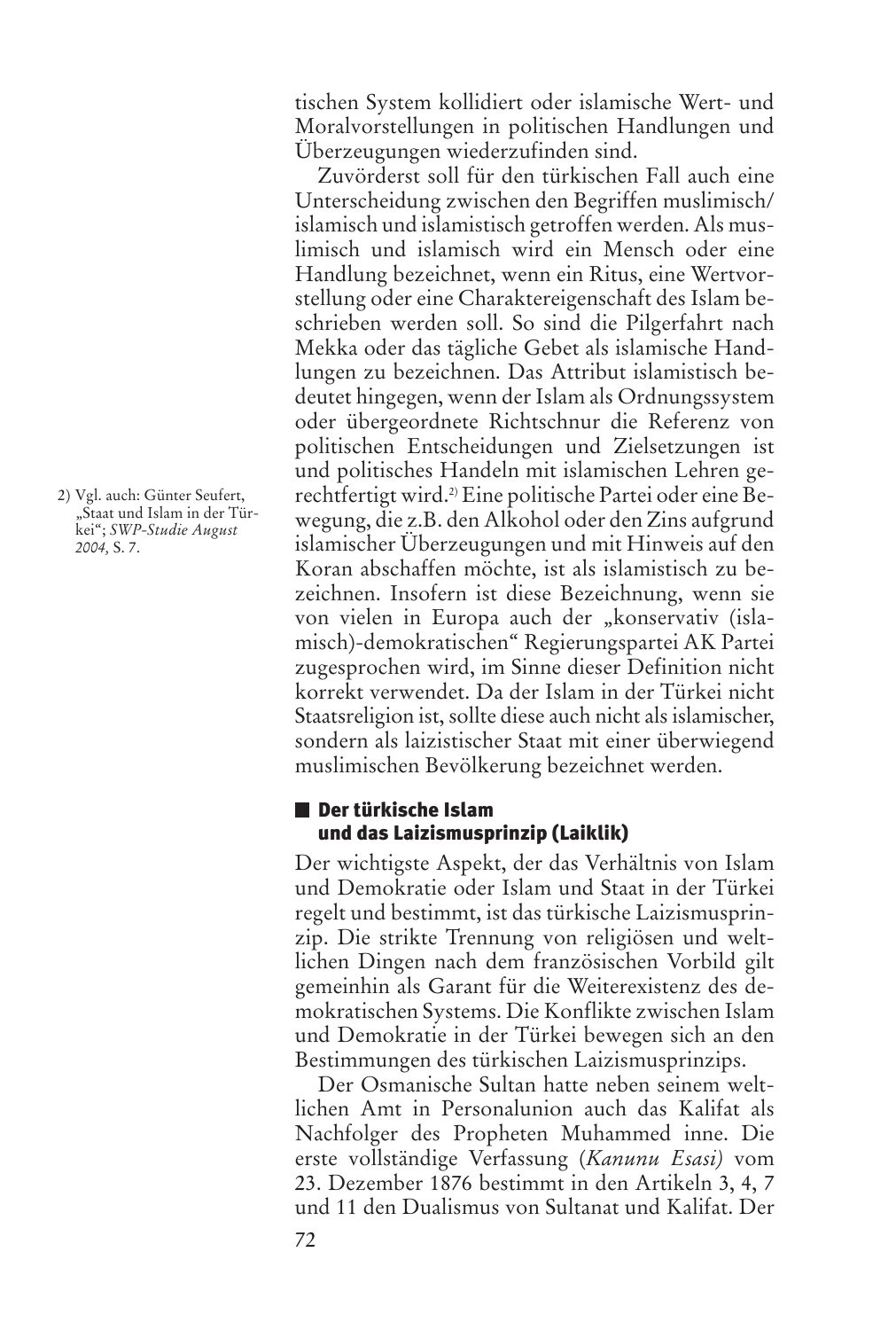Islam war Staatsreligion und das Schariarecht wurde angewandt. Der *Śeyh ül-Islâm* als oberster Geistlicher und Religionsgelehrter, der auch die wichtigen religiösen Rechtsgutachten, *Fetwa*, ausarbeitete, war Teil des Staatsapparates. 3) Ohne Zweifel trug dieses System theokratische Züge, besonders in der Frühzeit des Osmanischen Reiches. Jedoch hatte der Islam im Osmanischen Reich spätestens seit den umfangreichen Reformen der Tanzimat-Periode ab 1839 nicht mehr die Gesamtheit des Lebens in allen seinen Facetten gesteuert und versucht, auf jede gesellschaftliche Frage eine Antwort zu finden. Neben dem religiösen Gesetzeskanon der Scharia und den Schariagerichten existierten auch z.B. spezielle Handelsgerichte, und das Strafrecht wurde in Teilen aus Frankreich übernommen. Friedensverträge, Waffenstillstandsabkommen und bilaterale Abkommen traf der Sultan damals mit den ausländischen auch nichtmuslimischen Herrschern, der *Śeyh ül-Islâm* prüfte im Anschluss daran dann die Vereinbarkeit mit dem islamischen Recht. Der bekannte türkische Historiker Kemal Karpat wehrt sich vehement gegen die Bezeichnung Theokratie, weil das Reich vom Sultan als weltlichem Herrscher regiert wurde und nicht durch den Kalifen, und stellt die These auf, dass die laizistische Republik sogar ohne Abschaffung des Kalifats hätte gegründet werden können. 4)

Pragmatisch trat auch schon einmal das Amt des Kalifen mit seinen Funktionen in den Vordergrund. So konnte die Souveränität und Oberhoheit des Osmanischen Reiches in einigen arabischen Gebieten und islamischen Grenzregionen eher durch das Amt des Kalifen gewährleistet werden, weil der Osmanische Herrscher damit Schutzpatron der heiligen Stätten Mekka und Medina war und die Pilgerwege offen hielt. Gerade mit dem Nebeneinander beider Ämter kam es auch zu einer Trennung von weltlichen und religiösen Dingen, und die These, dass der Islam keine Trennung von Staat und Religion kenne, kann für den türkischen Fall schon in der Osmanischen Spätphase zumindest so nicht aufrechterhalten werden. Viele Religionsgelehrte unterstützten den Unabhängigkeitskampf Mustafa Kemals und seiner Mitstreiter moralisch und tatkräftig. Der Mufti von Ankara, Börekçizade Mehmet Rıfat Efendi, arbeitete eine *Fetwa* aus, die von 152 Religionsgelehrten in Anatolien un-

- 3) Kanunu Esasi (Staatsgrundgesetz): http://www.anayasa. gen.tr/1876ke.htm.
- 4) Prof. Dr. Kemal Karpat in einem Gespräch mit der Journalistin Neșe Düzel von der liberalen Tageszeitung *Radikal*: "Hilafeti kaldırmadan laik cumhuriyet olabilirdik" (Ohne Abschaffung des Kalifats hätten wir eine laizistische Republik werden können); *Radikal* vom 8. Oktober 2007, Seite 6.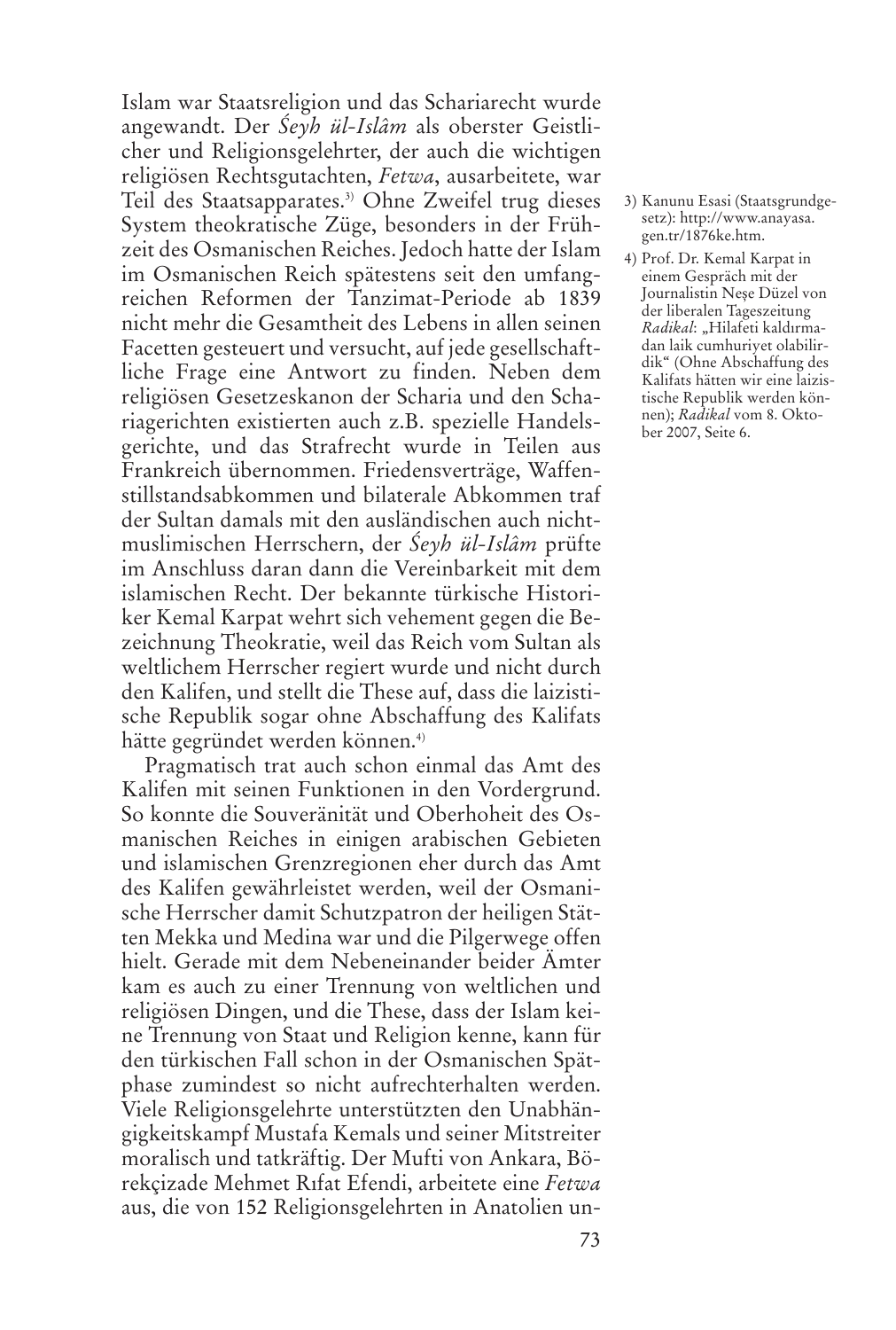- 5) Nachdem der *Șeyh ül-Islâm* Dürrizade Abdullah Efendi im Auftrag des Sultans 1920 eine *Fetwa* ausgefertigt hatte, in der die Unabhängigkeitsbewegung in Ankara und deren Protagonisten zum Tode verurteilt wurden – Zehntausende von Flugblättern mit dem Urteil wurden von britischen Flugzeugen über Anatolien abgeworfen –, verfasste die anatolische Geistlichkeit unter Vorsitz des Mufti von Ankara diese Gegen*fetwa,* in der die Muslime aufgefordert wurden, gegen die Unterdrückung des Kalifats aufzubegehren.
- 6) Cemal Karakaş, "Türkei: Staat und Laizismus zwischen Staats-, Politik- und Gesellschaftsinteressen"; *HSFK-Report* 1/2007, S. 3.
- 7) Dirk Tröndle, "Die Freitagspredigten (*hutbe*) des Präsidiums für Religiöse Angelegenheiten (Diyanet Ișleri Başkanlığı) in der Türkei -Seelsorge, religiöse Dienstleistung oder Instrumentalisierung der Religion?", in: *KAS-Auslandsinformationen* 4/06, S. 75f.
- 8) Detailliert nachzulesen bei: Dirk Tröndle, "Die Debatte um den Islam und seine Institutionalisierung in der Türkei", in: *Zeitschrift für Türkeistudien* (ZFTS), 14 Jahrgang 2001, Heft 1 und 2, S. 21–48.

terschrieben wurde und sich gegen den Sultan und sein Regime richtete. 5)

Der Dualismus von Religion und Politik mit all seinen Konflikten wurde in die moderne Republik übernommen in der Form des türkischen Laizismus als der strikten Trennung von Religion und Staat und der Subordination der Religion unter den Staat. Die Kompetenzen des *Śeyh ül-Islâm* wurden aufgeteilt, und in abgeänderter und abgespeckter Form wurde daraus das Präsidium für Religiöse Angelegenheiten (Diyanet Işleri Başkanlığı). Die Verwaltungsinstitution organisiert den türkischen Islam, den orthodoxen sunnitischen Islam als offiziellen Islam. Auch wenn es dadurch zu einer Kontrolle der Religion durch den türkischen Staat kommt – die Behörde funktioniert wie jede andere bürokratische Institution –, besteht kein Monopol der Interpretation der Religion durch den türkischen Staat, wie von einigen angenommen wird. 6) Das Interpretationsmonopol für die Religion liegt eindeutig beim Diyanet, selbst wenn einige wenige Politiker versucht haben sollten, in der Vergangenheit Einfluss zu nehmen. 7) Die Aleviten, die islamischen Orden und Bruderschaften wie auch die nichtmuslimischen Minderheiten sind durch dieses Präsidium jedoch nicht repräsentiert oder fühlen sich zumindest nicht repräsentiert.

Das laizistische System der Türkei kennt keinen Staatsvertrag mit einer Religionsgemeinschaft. So existiert u. a. keine spezielle Religionssteuer, die vom Staat erhoben würde, sondern die Steuerzahlungen aller Bürger in der Türkei, unabhängig von ihrer Religionszugehörigkeit, werden zur Finanzierung von über 80000 Imamen und Angestellten des Diyanet herangezogen. Dies ist nur ein Aspekt der Diskussionen um dieses System der Religionsbürokratie und soll hier nicht weiter behandelt werden. 8) Betrachtet man jedoch die Aufspaltung des türkischen Islam in Deutschland mit seinen tiefen Gegensätzen, so besteht die berechtigte Annahme, dass die von vielen geforderte Abschaffung der Religionsbehörde in der Türkei erheblich die nationale Einheit gefährden und im Sinne des kemalistischen Staates kontraproduktiv sein könnte.

Ein weiterer Aspekt in den Diskussionen um das türkische Laizismusprinzip ist, dass es oft als gegen die Religion gerichtet verstanden wurde. Dies mag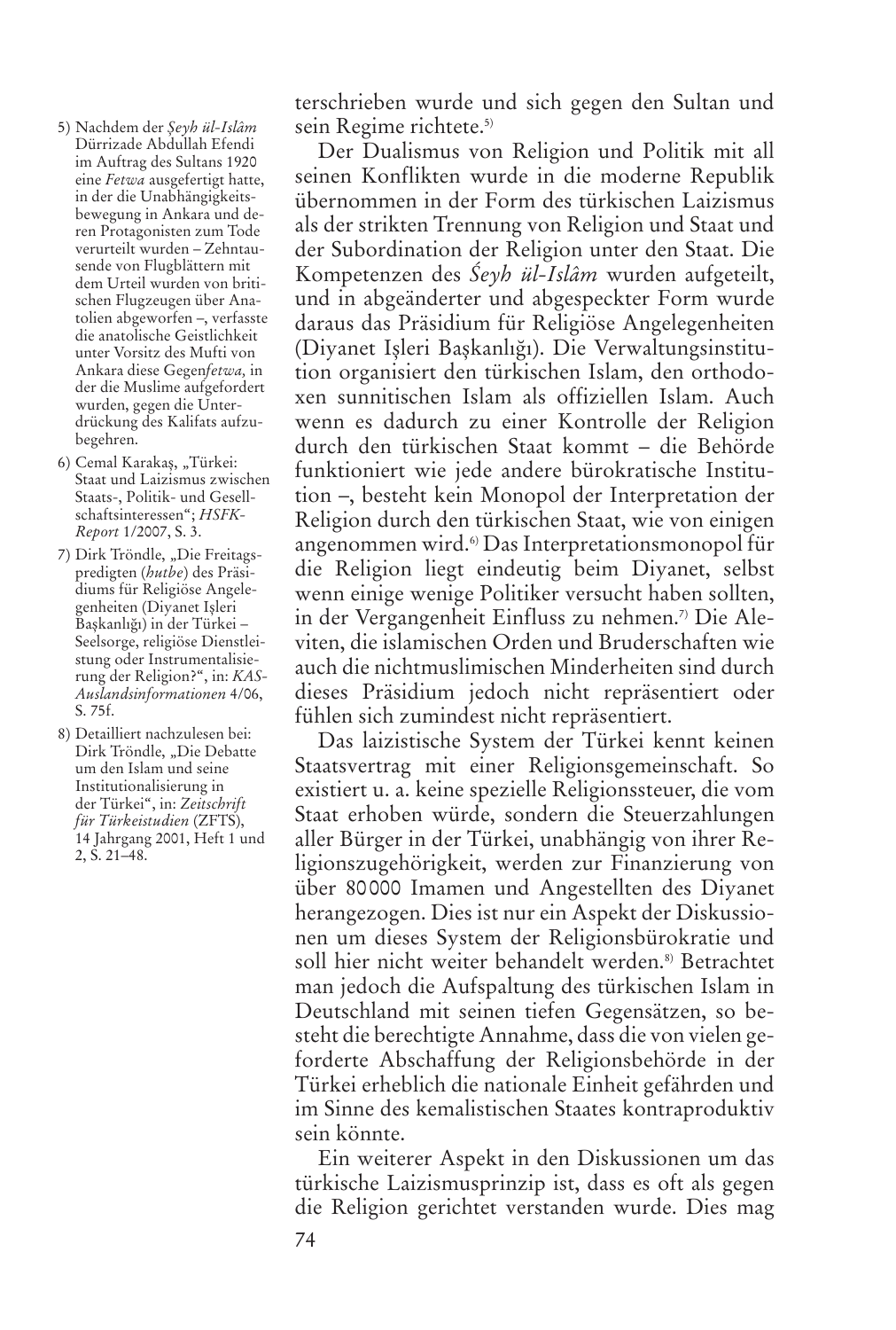nicht verwundern, wenn man sich die Radikalität, mit der einige Reformen in der Frühzeit der Republik durchgeführt wurden, vor Augen führt. So wurde 1925 durch das so genannte Hutgesetz (Șapka Kanunu) durchgesetzt, dass Pluderhosen und die islamische Kopfbedeckung sowohl für den Mann (*sarık)* als auch die Frau (*peçe*) nicht mehr dem modernen Kleidungsbild entsprachen und ebenso verboten wurden wie der Fes. Eine Zuwiderhandlung dieser Vorschrift wurde stellenweise sogar mit Gefängnisstrafen geahndet. Auch für Imame, Muezzine und andere Religionsgelehrte galten neue Vorschriften; sie durften ihre religiösen Gewänder nur noch in der Moschee und allgemein im "Dienst" tragen. Anstelle auf Arabisch hatten die Muezzine die Gläubigen seit 1932 auf Türkisch zum Gebet zu rufen, und die Gläubigen konnten weder offiziell nach Mekka pilgern noch die Grabmäler islamischer Heiliger und Gelehrter besuchen. Diese Marginalisierung der Religion wurde aufgebrochen, als Ende der vierziger Jahre einige strikt laizistische Vorschriften zurückgenommen und erste Schritte zur Eröffnung von Predigerkursen und der Gründung der Theologischen Fakultät der Universität Ankara unternommen wurden. In den fünfziger Jahren folgten dann Predigerschulen (Imam-Hatip-Schulen), Koranschulen und Hochislaminstitute. Der Islam wurde nach außen hin wieder sichtbarer, und seit den achtziger Jahren trat er immer mehr in den Fokus der Öffentlichkeit. Gegenwärtig lassen sich in der Diskussion um den Laizismus und das Verhältnis von Islam und Demokratie bzw. Religionsfreiheit die drei konkreten Konflikte um die Predigerschulen (Imam-Hatip-Schulen), die Frage des Kopftuchs für Studentinnen und der Religionsunterricht als Pflichtfach herauskristallisieren. Diese Aspekte sind Teil der Politisierung des Islam.

#### **Die Debatte um die Predigerschulen und der Religionsunterricht**

Nach der Proklamation der Republik 1923 wurde der Islam aus dem öffentlichen Leben zurückgedrängt, die Religion sollte sich nur noch im privaten Leben der Menschen abspielen. Mit dem Gesetz zur "Vereinheitlichung des Unterrichts" (Tevhid- i Tedrisat Kanunu) vom 3. März 1924 – am gleichen Tag wurde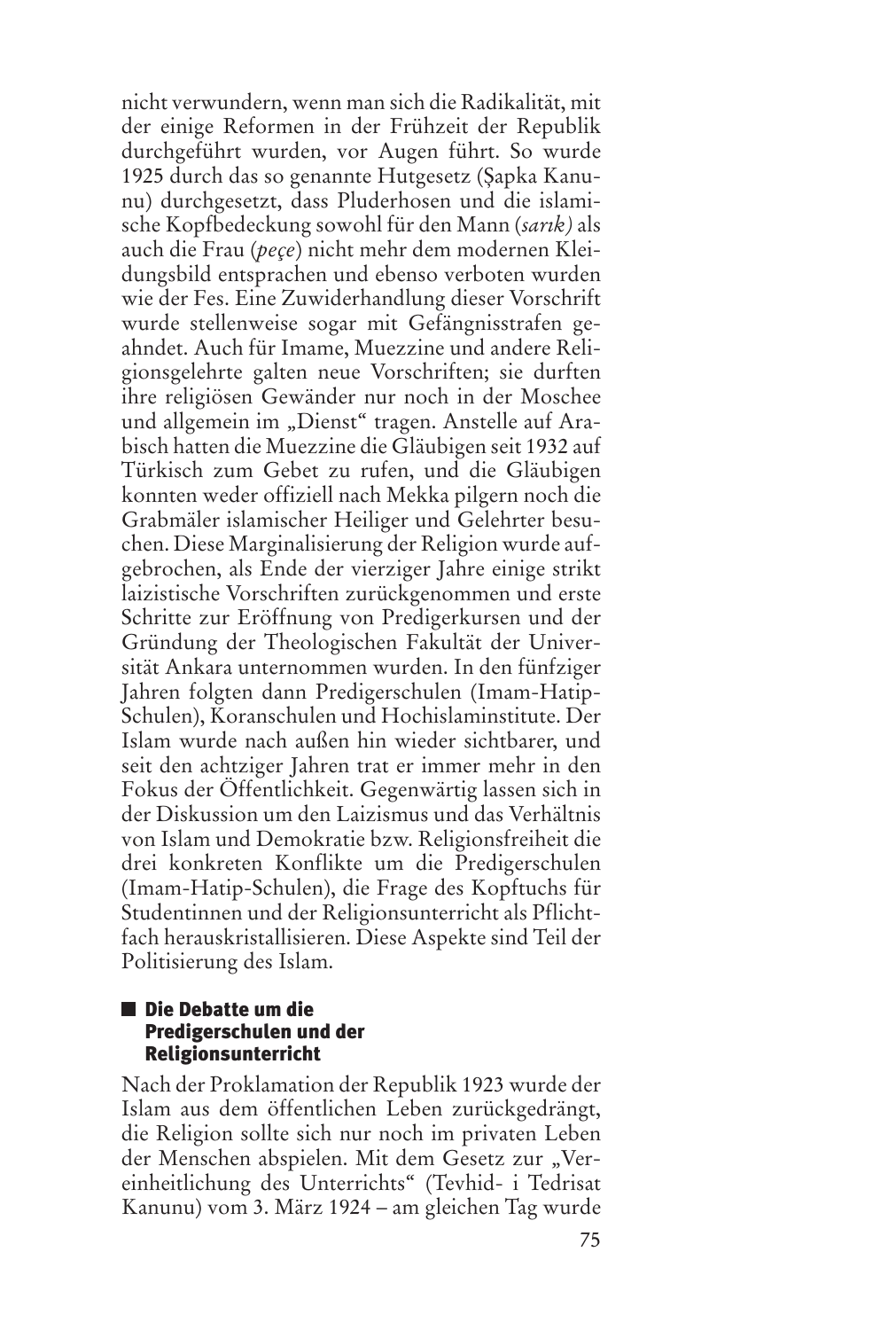- 9) Rușen Çakır / Irfan Bozan / Balkan Talu, Imam Hatip Liseleri: Efsaneler ve Gerçekler (Die Imam-Hatip Schulen: Legenden und Realitäten); Publikation der Stiftung für Ökonomische und Soziale Studien (TESEV), S. 57f.
- 10) Rușen Çakır / Irfan Bozan / Balkan Talu, Imam Hatip Liseleri: Efsaneler ve Gerçekler. (Die Imam-Hatip Schulen: Legenden und Realitäten); Publikation der Stiftung für Ökonomische und Soziale Studien (TESEV), S. 68.

das Kalifat abgeschafft und an die Stelle des Ministeriums für Religionsangelegenheiten (Șeriye ve Evkâf Vekâleti) trat das heutige Diyanet *–* eröffnete die neue Regierung die ersten Predigerschulen (Imam-Hatip Mektebeler), weil unter dem Verbot der Medressen die Ausbildung von Vorbetern (Imame) nicht leiden sollte. Der Lehrplan war aber sehr auf weltliche Aspekte ausgerichtet und die islamisch-fachliche Ausbildung der künftigen Imame ließ zu wünschen übrig. Da ferner ein Wechsel von diesen auf "normale" Schulen unmöglich schien, wurden die Schulen 1930 aufgrund von Schülermangel geschlossen. 9) Die Entwicklung im Detail bis heute soll hier nicht weiter nachgezeichnet werden, aber damals schon zeigte sich ein Aspekt, der sich seit Jahrzehnten wie ein roter Faden durch die Debatte zieht: Die Staatsbürokratie sieht in den Absolventen dieser Schulen rein den theologischen Nachwuchs, bzw. künftige Imame und Muezzine, während die Schüler und Familien andere Berufszweige bevorzugen.

Im Schuljahr 1996/97 gab es landesweit 601 Mittelund 601 Oberschulen (Lyzeen), die von insgesamt 511502 Schülern besucht wurden. 10) Nachdem die Schulpflicht von fünf auf acht Jahre erhöht wurde und Grundschulen damit die Klassen 1 bis 8 umfassten, fielen die Mittelschulen weg und die Schülerzahlen in den Predigerschulen gingen abrupt zurück. Die hier beschriebene Ausweitung der Schulpflicht war eine konkrete Auswirkung des "postmodernen Putsches" vom 28. Februar 1997, als der Nationale Sicherheitsrat unzählige Empfehlungen aussprach, mit denen die Re-Islamisierung (*Irtica)* eingedämmt werden sollte. Zur Zeit besuchen noch ca. 80000 Schüler diese Schulen. Die Predigerschulen werden in der Kategorie der Berufsfachgymnasien geführt. Dies bedeutet, dass die Punktzahl der Absolventen dieser Schulen, die sie aus der zentralen Hochschulzugangsprüfung in der Türkei erhalten, mit einem geringeren Koeffizienten multipliziert werden, wenn der Schüler sich für ein anderes Studienfach als islamische Theologie entscheiden sollte. Der Koeffizient des Absolventen eines "normalen" Lyzeums (*Düz Lise*) hingegen ist höher. Nach Fächerkombination, Stundenanzahl und Lehrinhalten existieren zwischen beiden Schultypen jedoch keine Unterschiede; im Gegenteil hat ein Schüler einer Predigerschule zusätzlichen Unterricht im Ko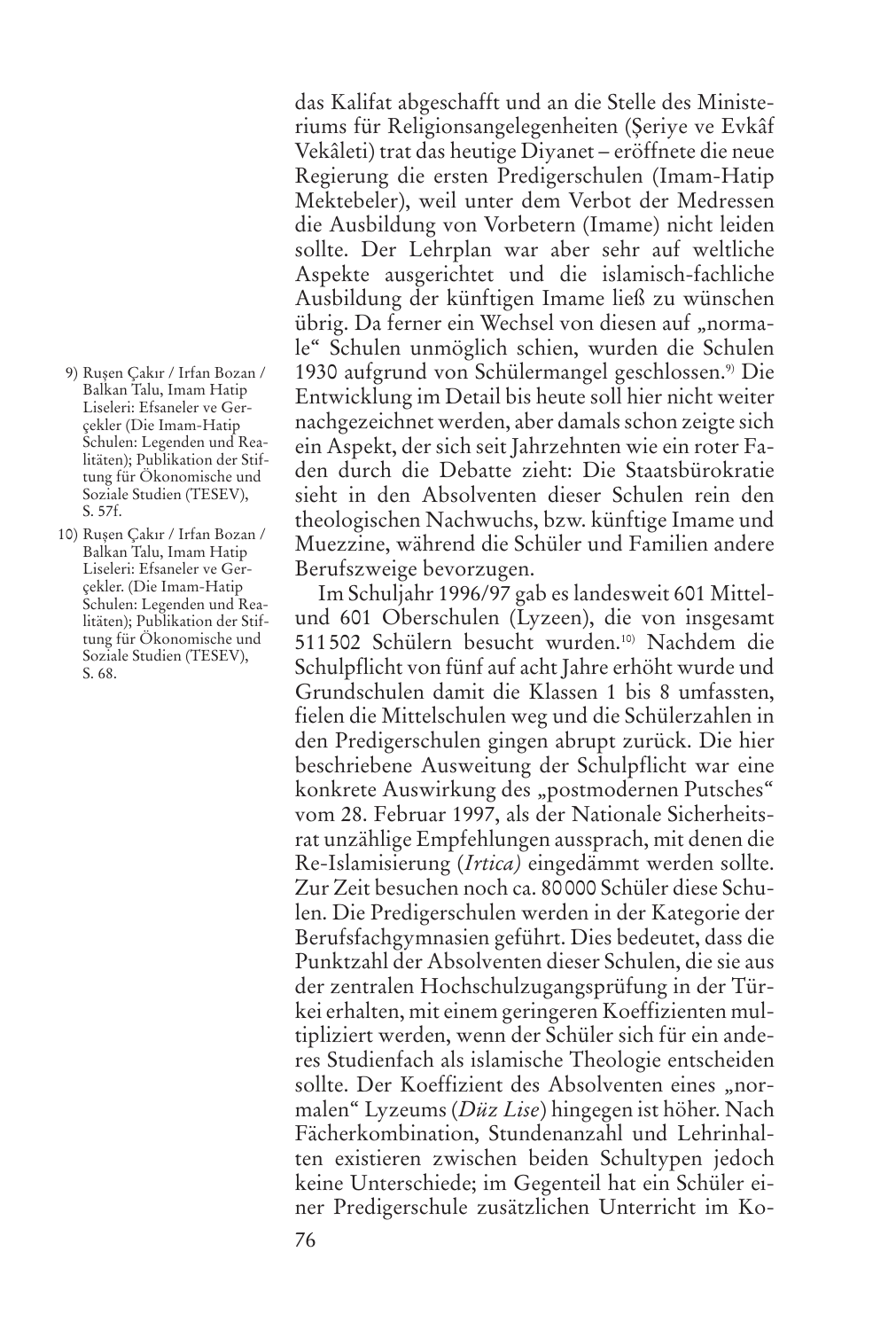ranlesen bzw. Rezitieren, der Exegese und Arabischunterricht. Und hier liegt der Konflikt, wo wiederholt Staat und Religion aufeinander treffen. Der türkische Hochschulrat (Yüksek Öğretim Kurulu -YÖK) verweigert den Predigerschulen die Gleichbehandlung, da sie Berufsfachgymnasien sind und ihre Funktion in der Ausbildung von theologischem Nachwuchs liegt. Die Problematik des verminderten Koeffizienten betrifft aber auch alle anderen technischen und industriellen Berufsfachgymnasien. Gleichzeitig sehen YÖK und andere staatliche Institutionen in Absolventen dieser Schulen, die in anderen Berufszweigen erfolgreich sind, eine Unterwanderung des laizistischen Staates, und die Predigerschulen werden gemeinhin als Rekrutierungsinstitutionen für den politischen Islam bewertet. So wurden Versetzungen und Beförderungen hoher Bürokraten vom ehemaligen Staatspräsidenten Ahmet Necdet Sezer auch nicht vorgenommen, weil die Personen Absolventen dieser Schulen waren. Absolventen sind oft stigmatisiert und schweigen über ihre Bildungsvergangenheit, weil sie aufgrund des schlechten Images der Schulen negative Auswirkungen auf ihr Berufsleben befürchten. Einige wenige Prominente, wie der bekannte Journalist Ahmet Hakan, brechen dagegen neuerdings das Schweigen und berichten offenherzig über ihre Erfahrungen mit diesen Schulen, die nicht immer positiv waren. Er kritisiert offen die Atmosphäre auf diesen Schulen, weil er als Schüler indoktriniert worden sei. Auch berichtet er über die Widersprüche zwischen der Lebensrealität draußen und dem, was diese Schulen propagierten; die Schüler seien dadurch hin- und hergerissen. 11) Die vorherige Regierung der AK Partei hatte einen Gesetzentwurf eingebracht, durch den der Koeffizient heraufgesetzt werden sollte, der dann aber am Veto des Staatspräsidenten scheiterte. Ein erneuter Versuch steht aus; anscheinend spielt man auf Zeit, man will keine Lösung durch einen offenen Konflikt erzwingen.

Die Diskussionen um den Religionsunterricht in der Türkei haben ihren Ursprung wiederholt in der strikten Anwendung des Laizismusprinzips, bzw. dem Neutralitätsgebot des türkischen Staates gegenüber der Religion. Nachdem in den Jahren von 1935 bis 1948 der Religionsunterricht an türkischen Schu11) "Imam Hatipli Ezberini bozanlar" (Diejenigen, die gegen das bekannte Bild der Imam-Hatip-Absolventen verstoßen); erschienen in der Wochenendbeilage der Tageszeitung *Hürriyet* vom 25. November 2007, S. 8.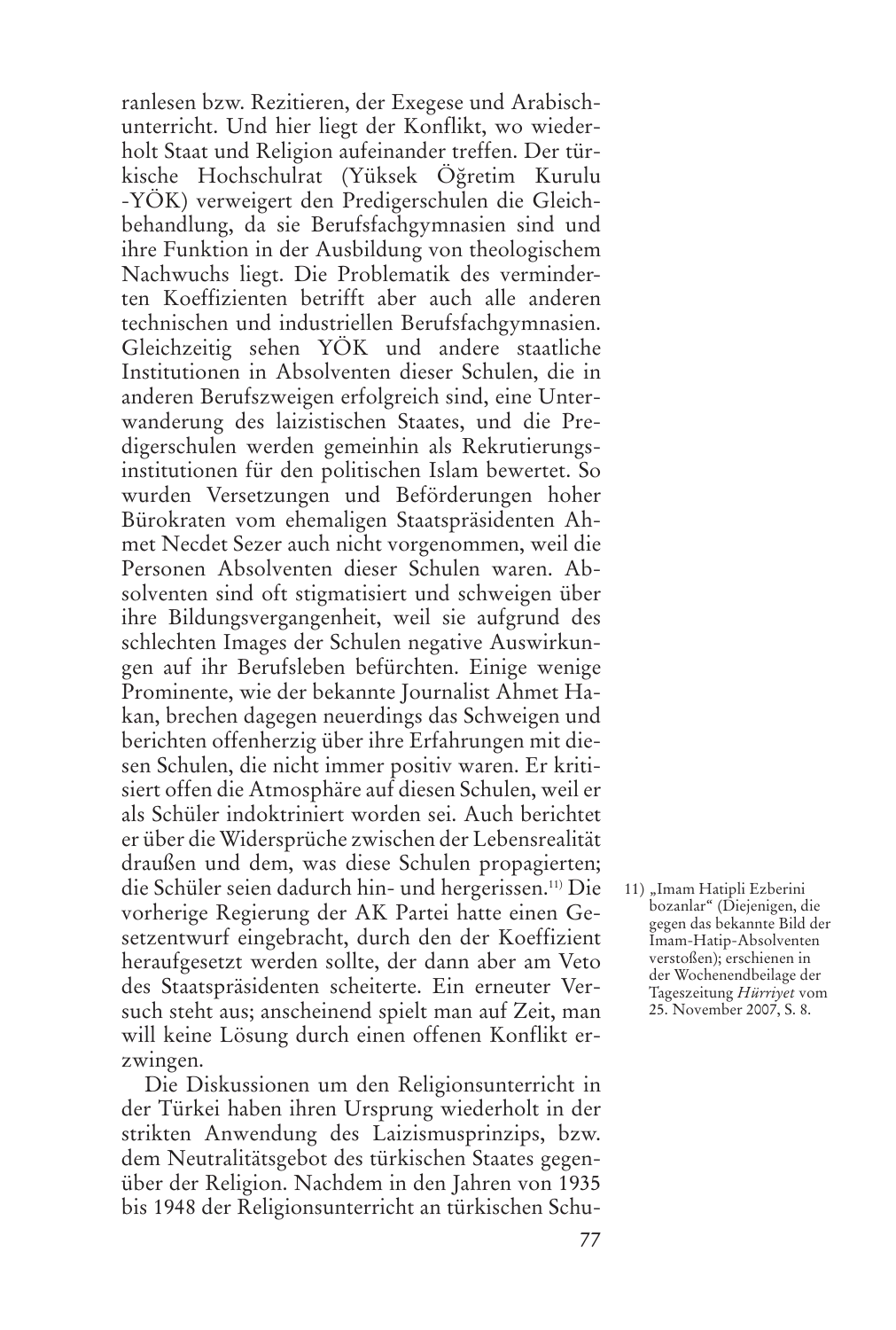12) Hasan Zengin vs. Turkey.

13) "AIHM Zorunlu din dersine dur dedi" (Der Europäische Gerichtshof für Menschenrechte hat den Pflichtreligionsunterricht gestoppt), erscheinen in der Tageszeitung *Radikal* vom 10. Oktober 2007; S. 5.

len vollständig abgeschafft worden war, wurde er 1949 von der damaligen Regierung der Republikanischen Volkspartei (CHP) in den vierten und fünften Klassen wieder eingeführt. Heute wird der Religionsunterricht vom türkischen Bildungsministerium dem Umfang und Inhalt nach vorgegeben und ist betitelt als "Unterricht für Religionskultur und Moralkenntnisse" (Din Kültürü ve Ahlak Bilgisi). Es existiert kein Religionsvertrag zwischen dem türkischen Staat und dem Islam als religiöse Gemeinschaft, wie es in Deutschland auch für den Islam angestrebt wird, im Rahmen dessen die Religionsgemeinschaft wenigstens zum Teil den Inhalt eines solchen Unterrichts mitgestalten könnte. Der türkische Laizismus sieht dies nicht vor. Der islamische Religionsunterricht in der Türkei ist kein Bekenntnisunterricht, er ist aber verpflichtend für alle Schüler der jeweiligen Klassenstufen. Dagegen laufen z.B. alevitische Organisationen Sturm, weil sie ein Wahlfach präferieren. Hier sei erwähnt, dass ein alevitischer Vater vor dem Europäischen Gerichtshof für Menschenrechte gegen diesen Pflichtunterricht seiner Tochter geklagt hatte und dass vor wenigen Wochen dieser Klage stattgegeben wurde. 12) Das Gericht befand, dass der Staat die Religion der Eltern anerkennen müsse. In der türkischen Presse meldete sich dann auch Prof. Dr. Ergun Özbudun zu Wort, unter dessen Vorsitz eine Kommission den Entwurf einer neuen Verfassung ausarbeitete. Er gab zu verstehen, dass die Kommission einen Verfassungsartikel formuliert habe, mit dem der Religionsunterricht künftig optional gestaltet werden könnte. Inwiefern die Regierung diesen Entwurf aber übernehme, müsse abgewartet werden. 13) Die vielfältigen Überlegungen zu einem islamischen Religionsunterricht in Deutschland und erste Reglungen müssen von der Türkei sehr genau beobachtet werden, da hier eventuell Lösungen übernommen werden können. Das Diyanet hat sich dieses Themas schon angenommen mit der Errichtung einer Stiftungsprofessur für einen Studiengang an der Johann Wolfgang Goethe-Universität in Frankfurt, der Lehrer für den Islamunterricht ausbilden soll. Auch hier werden die Erfahrungen in Deutschland für die Weiterentwicklung des islamischen Religionsunterrichts in der Türkei richtungweisend sein können. Will oder soll ein Kind bisher das Lesen oder Rezitieren des Korans er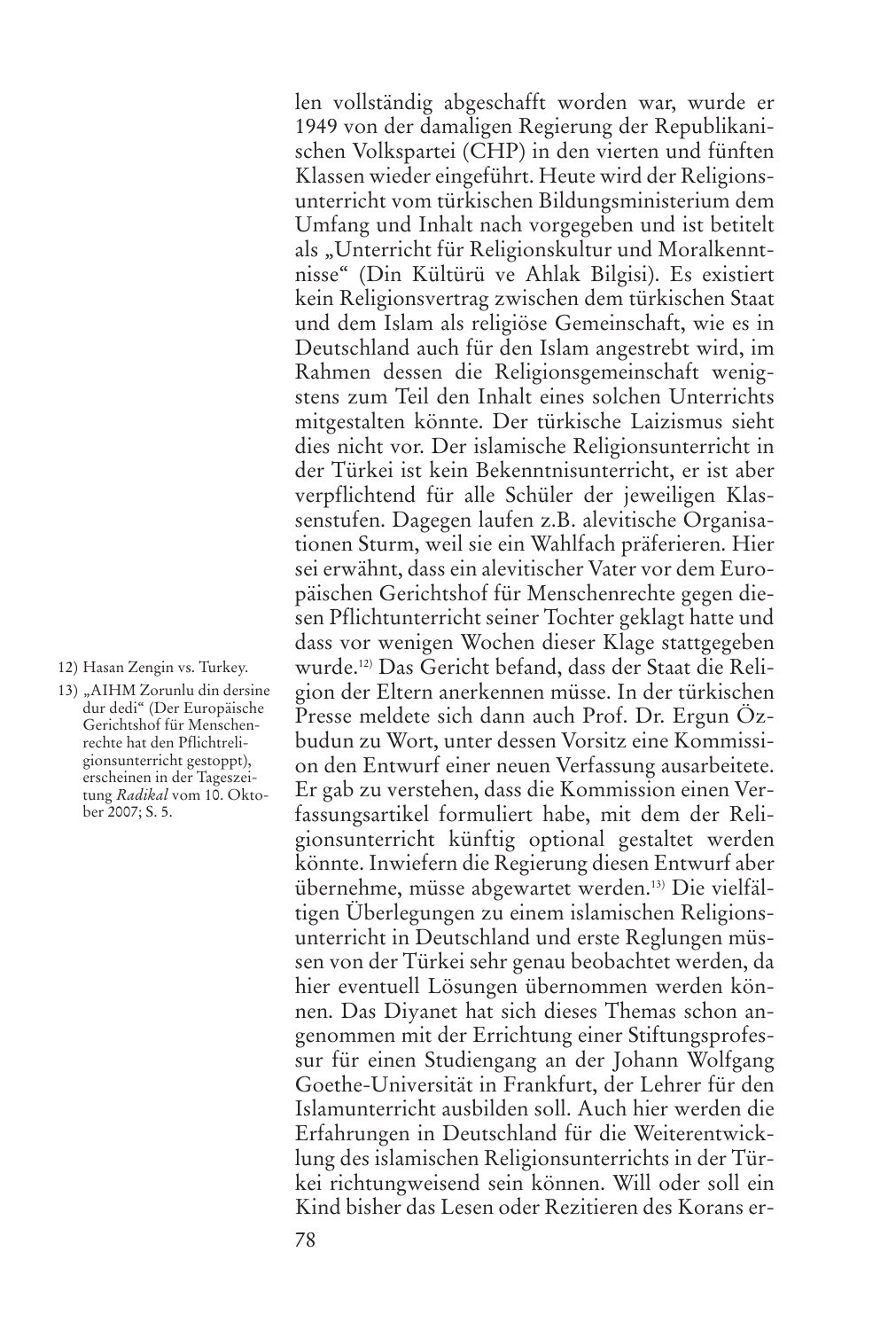lernen, dann muss es dies in einem Korankurs außerhalb der Schule tun. Die Handhabung des Religionsunterrichts in der Türkei kann ebenfalls als ein Akt der Politisierung des Islam verstanden werden.

#### **Die Kopftuchdebatte in der Türkei**

Die Kopftuchdebatte tauchte erstmals Mitte der achtziger Jahre auf. Seither ist sie ein verborgenes Dauerthema, und die Diskussionen brechen meist eruptiv auf. Die Frau des gegenwärtigen Staatspräsidenten Abdullah Gül, Hayrünnisa Gül, hatte eine Klage vor dem Europäischen Gerichtshof für Menschenrechte zurückgezogen, nachdem die türkische Studentin Leyla Șahin vor dem Europäischen Gerichtshof für Menschenrechte geklagt hatte, weil man ihr das Tragen des Kopftuchs an der Universität Istanbul untersagte. Frau Șahin verlor im Jahr 2004, weil das Gericht im Kopftuchverbot keinen Verstoß gegen den Artikel 9 der Europäischen Konvention (Meinungsfreiheit, Glauben- und Religionsfreiheit) als erwiesen ansah. Ferner griff das Gericht auch auf die Argumentation des türkischen Verfassungsgerichts zurück, welches Einschränkungen beim Tragen von religiösen Symbolen als legitim bezeichnete, wenn die laizistische Staatsordnung in Gefahr gerät und das Neutralitätsprinzip destürkischen Staates gegenüber der Religion nicht eingehalten werden kann.

Wie dieses Beispiel zeigt, steht im Mittelpunkt der Kopftuchdebatte in der Türkei weniger die Frage, was der Islam zum Kopftuch aussagt oder wie dieses theologisch begründet oder nicht begründet werden kann. Bei diesem Thema gibt es einen interessanten theologisch-wissenschaftlichen Diskurs zwischen Befürwortern und Gegnern des "Kopftuchgebots" wie der bekannten Theologin Prof. Dr. Beyza Bilgin, die im Koran keine Quelle für dieses Gebot finden kann. 14) Im Mittelpunkt der Diskussion steht das Kopftuchverbot der laizistischen Republik für Studentinnen an den Universitäten. Und hier besteht auch der Widerspruch, dass das Diyanet als Teil der Verwaltung das Kopftuch als religiöse Pflicht bezeichnet während das Bildungsministerium und der Hochschulrat (YÖK), ebenfalls als staatliche Institutionen, das Kopftuch in Universitäten verbieten. Hier zeigt sich die Autarkie der theologischen Interpreta-

<sup>14)</sup> Beyza Bilgin, *Islam'da Kadının Rolü – Türkiye'de Kadın* (Die Rolle der Frau im Islam – Die Frau in der Türkei), Sinemis-Verlag Ankara 2005, S. 121ff.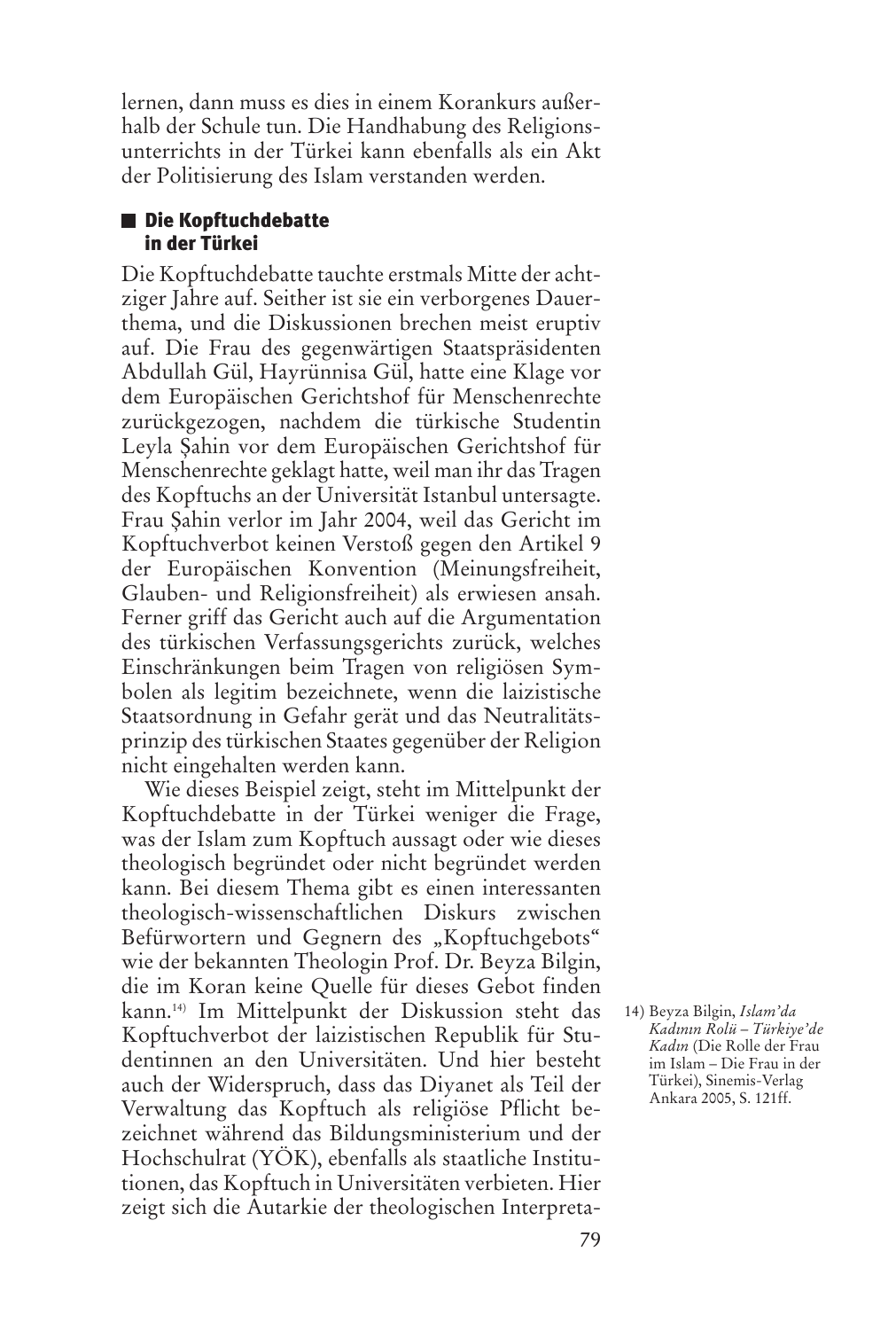- 15) Turban, bzw. türk. *türban* ist abgeleitet von osman. *tülibend* und dem pers. *dülband* und wurde dann ins Französische übernommen, von wo es wieder zurück ins Türkische kam. Als *türban* wurden in osmanischer Zeit alle Kopfbedeckungen bezeichnet, wenn es Tücher aus Musselingewebe, Seide oder Baumwolle waren, die um den Kopf gewickelt wurden. Auch das türk. *sarık* des Mannes wurde als *türban* bezeichnet. Nilüfer Göle, *Republik und Schleier – die muslimische Frau in der modernen Türkei*, Babel-Verlag 1995, S. 15.
- 16) Nilüfer Göle, *Islam'ın yeni kamusal yüzleri – bir atölye çalı*ș*ması* (Die neuen öffentlichen Gesichter des Islam – Werkstattergebnisse), Metis-Verlag 1999, S. 24f.

tion des Diyanet. Bei diesem Verbot wird auch keine Unterscheidung gemacht zwischen dem traditionellen ländlichen Kopftuch einer Frau und dem streng islamisch gebundenen Turban. 15) In der Öffentlichkeit erregt die Verschleierung einer Frau hingegen kein Aufsehen, sie ist Bestandteil der religiösen Tradition und kulturellen Realität.

Die Kopftuchdiskussion in der Türkei ist äußerst vielschichtig und ein Minenfeld allemal, weil beim Versuch einer Eingrenzung und Beschreibung der Debatte immer einem Teil der Frauen Unrecht geschieht. Weder ist das Kopftuch ein rein politisches Symbol noch ein rein religiöses und auch lange nicht immer das Symbol einer weiblichen Unterwürfigkeit. Viele Frauen tragen es aus religiösen Gründen, andere aus politischen, wieder andere aus persönlichen und viele, weil sie dazu gezwungen werden oder ihre traditionellen Lebensverhältnisse andere Möglichkeiten gar nicht zulassen. Ebenso vielschichtig sind die Meinungen beim Kopftuchverbot an Universitäten. Die einen befürchten, dass eine Lockerung des Kopftuchverbots für Studentinnen an Universitäten dazu führen könnte, dass alle Frauen an Universitäten Kopftuch tragen könnten. Andere glauben, dass der Wegfall dieses Verbots zu einer Entschärfung des Konflikts führen und weniger Frauen als heute das Kopftuch tragen würden, weil der politische Grund dafür nicht mehr gegeben sei.

Dem Kopftuchstreit in der Türkei kommt eine existenzielle Bedeutung zu und er ist verbunden mit der zentralen Funktion der kemalistischen Frau innerhalb der atatürk'schen Kulturrevolution. Das neue Frauenideal aus der Frühphase der Republik war nicht nur Gradmesser des Erfolges des Modernisierungsprozesses, sondern die Frau als gleichberechtigtes Mitglied der Gesellschaft, im Berufsleben und als Mutter der kommenden Generationen war die treibende und zivilisierende Kraft dieser Reformen. "Die Frau war sowohl Symbol der säkularen Modernisierung als auch ihr wichtigster Akteur". 16) Durch den kemalistischen Feminismus wurden die Frauen also in der Öffentlichkeit sichtbar, und daran las man den Wandel der Zivilisation ab. Das Kopftuch wurde hier zum Symbol einer gegen die kemalistischen Reformen gerichteten Rückständigkeit. Die Verschleierung der Frau wird von ultrakonservativen Laizisten alsre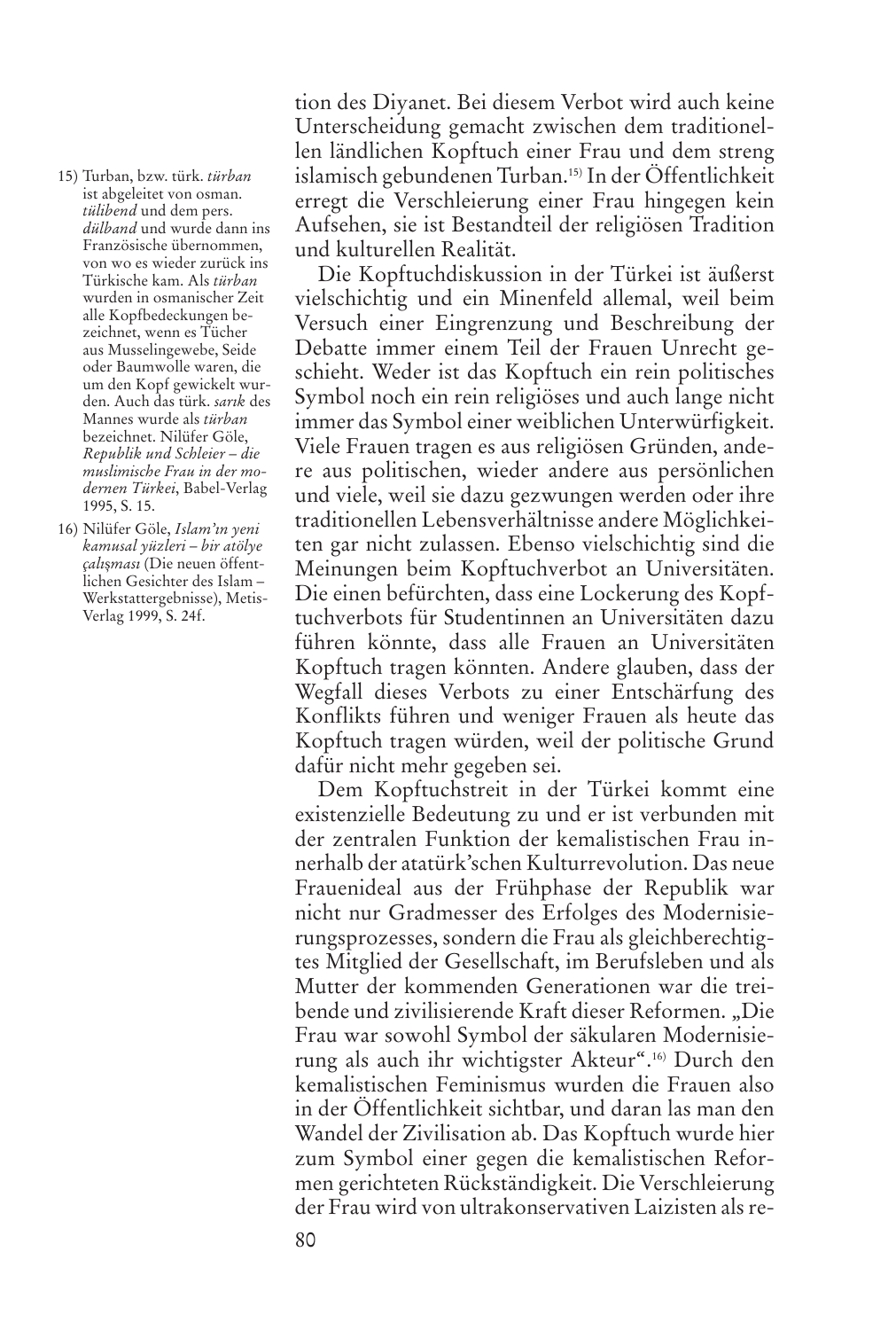aktionär und kulturfeindlich betrachtet und als Beweis der weiblichen Unterwürfigkeit herangezogen. 17)

Die Erfahrungen in der Türkei in den letzten fünfzehn Jahren zeigen auch einen Wandel eines Teils der islamischen Bewegung. Da sich unterschiedliche Lebensentwürfe innerhalb dieser Bewegung entwickelt haben, ist es unmöglich, undifferenziert von einer islamischen Bewegung zu sprechen. Frauen mit Kopftuch begannen, ab Mitte der neunziger Jahre verstärkt am politischen Leben aktiv teilzunehmen. Die Parteifrauen der Wohlfahrtspartei Necmettin Erbakans (RP – Refah Partisi) wurden mobilisiert und zogen in den Stadtteilen von Haus zu Haus, um für Stimmen zu werben, und veranstalteten Hauswirtschaftskurse für Frauen. Auch wenn dieses Engagement mehr von der Parteispitze herab verordnet war als eine freie Entscheidung, traten diese Frauen mit Kopftuch doch vermehrt in der Öffentlichkeit auf und wurden deswegen auch verstärkt wahrgenommen. Aktuelle Untersuchungen bestätigen diesen Trend. Die Grundaussage einer Untersuchung unter 1863 Befragten in 38 Provinzen des Landes ist die: Das Kopftuch wird heute weniger getragen als vor vier Jahren, die Frauen mit Kopftuch treten heute aber viel selbstbewusster in der Öffentlichkeit und im Beruf auf*.* Seit Mai 2003 bis September 2007 sei die Zahl der Kopftuchträgerinnen demnach leicht von 77,2 Prozent auf 74,4 Prozent zurückgegangen. 18) Die Frage wurde nach den Haushalten gestellt, d. h. danach, ob es in ihrem Haushalt eine Frau gibt, die Kopftuch trägt. Also tragen nicht 74,4 Prozent der türkischen Frauen das Kopftuch, dieser Wert wird geringer sein. Übrigens gaben 64,1 Prozent der Befragten dafür persönliche Glaubensgründe (*Inanç*) an. Und die Disparität zwischen Ost und West, bzw. Stadt und Land ist auch beim Kopftuch gegeben, weil mehr Frauen im ländlichen Osten als im urbanisierten Westen des Landes Kopftuch tragen.

Das Auftreten in der Öffentlichkeit wurde aber auch zur bewussten Konfrontation mit der laizistischen Staatsraison missbraucht. Ein Beispiel dafür ist die Provokation der neugewählten Abgeordneten der Tugendpartei (Fazilet Partisi) Merve Kavakçı, die am 2. Mai 1999 mit Kopftuch im türkischen Parlament zur Vereidigung erschien und einen Skandal auslöste. Selbst der damalige Ministerpräsident Bülent Ecevit

- 17) Nilüfer Göle, *Republik und Schleier – die muslimische Frau in der modernen Türkei*, Babel-Verlag 1995, S. 89f.
- 18) Tageszeitung *Radikal*, "Bașı örtülü Kadın Sayısı artmadı sadece daha çok görünüyorlar" (Die Zahl der Frauen mit Kopftuch ist nicht gestiegen, sie treten verstärkt auf), 28.9.2007, S. 8 und Türban Dosyası (Turban Bericht); http://www. agarastirma.com.tr/turban. asp.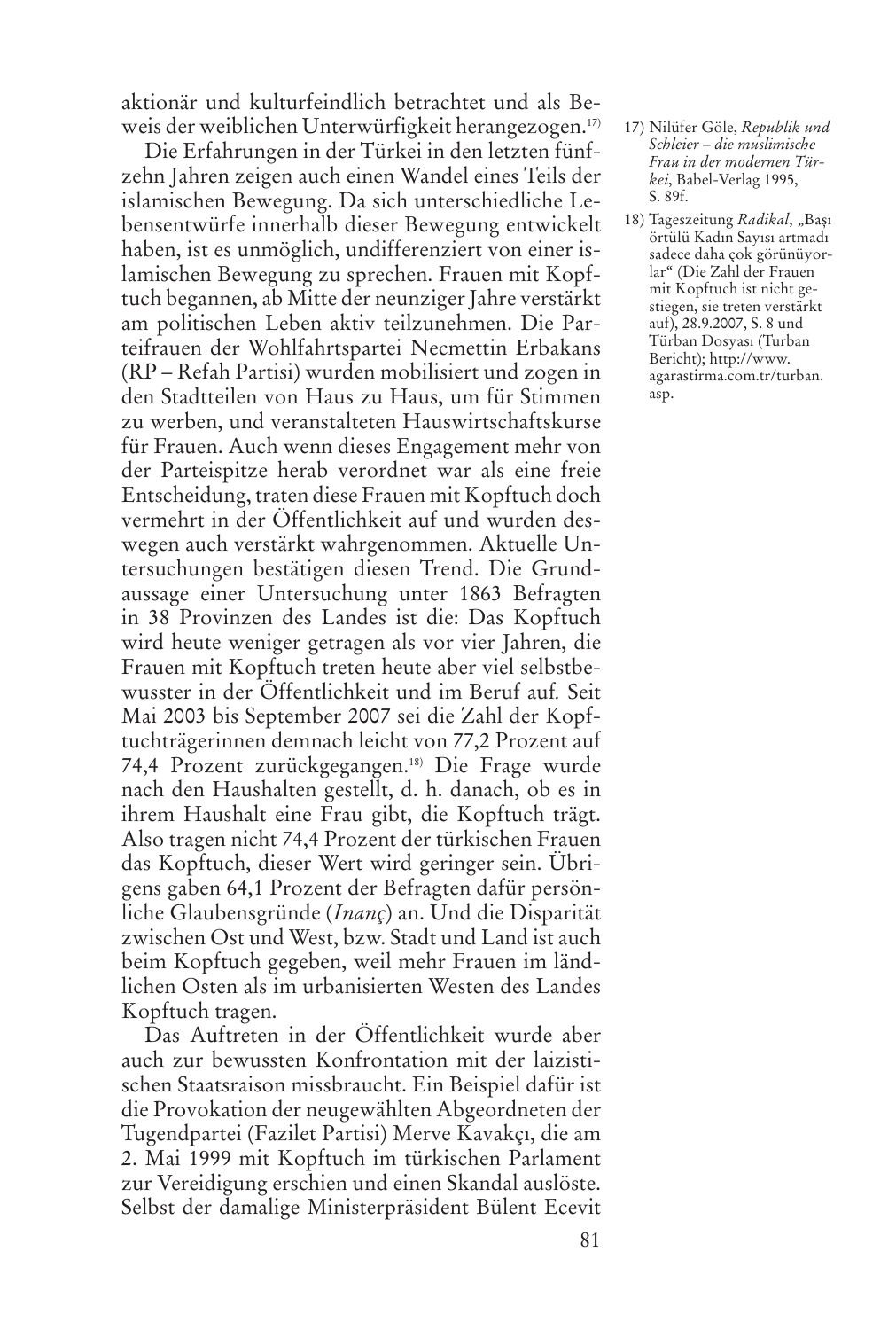warnte sie noch im Parlament ungewohnt scharf, nicht den Staat herauszufordern, und forderte, "dass man der Dame bitte Ihre Grenzen aufzeigen möge".

Durch Umfragen, Aussagen und das Auftreten eines Teils von Kopftuchträgerinnen erkennt man mittlerweile die große Bedeutung des Kopftuchs für die Emanzipation und Befreiung dieser Musliminnen. So paradox es klingen mag, spricht man immer öfter von einem "islamischen Feminismus". Für diese Frauen in der Türkei ist das Kopftuch zu einem Garanten für die Gleichheit zwischen Mann und Frau avanciert. Gleichgültig, aus welchen Gründen eine Frau Kopftuch trägt, kann sie nach ihrem Verständnis am Berufsleben und in der öffentlichen Diskussion doch gerade aufgrund des Kopftuchs teilnehmen, weil sie damit vor dem Blick fremder Männer geschützt ist. Das Kopftuch nur als Unterdrückung der Frau und als rein politisches Symbol anzusehen greift hier also, wie oben beschrieben, zu kurz.

### **Gleichberechtigung von Mann und Frau und die Toleranz**

In einem weiteren Schritt kommen wir zur eigentlichen Frage des demokratischen Aspekts der Gleichberechtigung von Mann und Frau in der Türkei und dem Toleranzverständnis. Die Unterdrückung der Frau oder das Ungleichgewicht beider Geschlechter in der Türkei kann also nicht nur am Kopftuch festgemacht werden.Im ersten Absatz des Artikels 10 der türkischen Verfassung wird bestimmt, dass "vor dem Gesetz jeder unabhängig von Sprache, Rasse, Hautfarbe, Geschlecht, politischer Meinung, philosophischer Ansicht, Religion, Konfession und ähnlichen Gründen unterschiedslos gleich ist". 19) Natürlich bedeutet die rechtliche Gleichstellung von Mann und Frau nicht automatisch auch eine faktische Gleichbehandlung. Nun stellen Frauen in der Türkei nur knapp neun Prozent der Parlamentsabgeordneten und bei Bürgermeistern und in Spitzenfunktionen der Bürokratie ergeben sich noch eklatantere Unterrepräsentanzen. Man darf sich auch nicht von einigen äußerst erfolgreichen Geschäftsfrauen an der Spitze großer türkischer Unternehmen oder dem hohen Akademikeranteil von Frauen an Universitäten blenden lassen, da im Allgemeinen immer noch ein star-

19) Türkiye Cumhuriyeti Anayasası (Verfassung der Türkischen Republik): http://www.anayasa.gen.tr/ 1982ay.htm.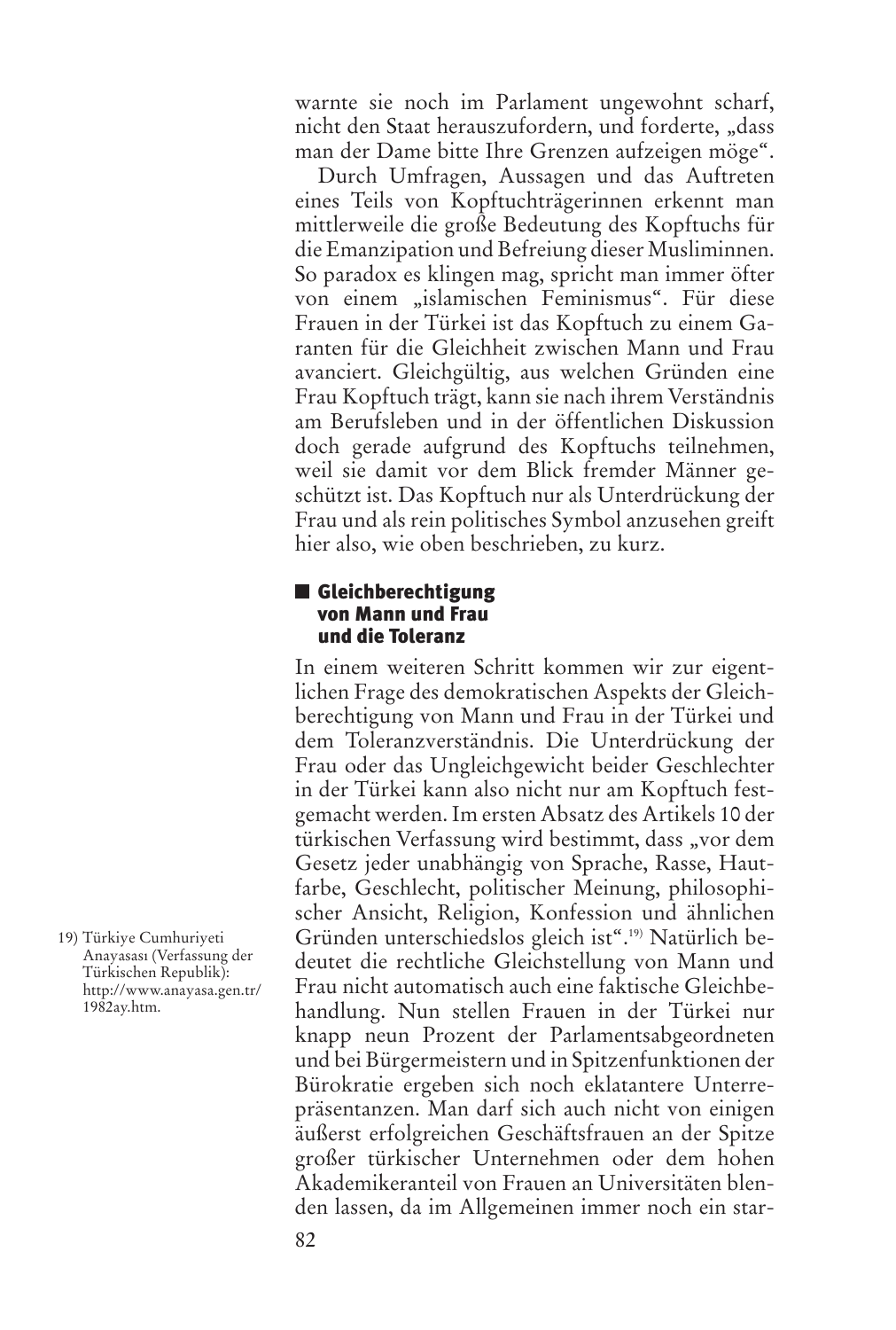kes Ungleichgewicht vorhanden ist. Frauen erhalten auch nicht immer für gleiche Arbeit das gleiche Gehalt wie Männer. Ein aktueller Länderbericht des Freedom House taxiert die Gleichheit von Mann und Frau in der Türkei bei einer Skala von 0 bis 7 auf einen Wert von 3,75. 20)

Obwohl bei der Gleichberechtigung von Frau und Mann in der Türkei noch deutlich Nachholbedarf besteht, hat sich das Verhältnis zwischen den Geschlechtern aber de facto revolutionär entwickelt, wenn man die Ausgangssituation betrachtet. Das Leben der muslimischen Frau und des muslimischen Mannes im Osmanischen Reich war in der Öffentlichkeit strikt getrennt. So durfte eine Frau nicht mit einem Mann gemeinsam in einer Kutsche fahren und auf den Schiffen und in den Straßenbahnen in Istanbul gab es spezielle Vorhänge, die die Abteile von Frauen und Männern trennten; auch gab es spezielle Zustiege für Frauen und Männer. Die Stellung der Frau wurde in der Türkei mit der Einführung des Zivilgesetzbuches aus der Schweiz 1926 deutlich gestärkt. Die Polygamie wurde unter Strafe gestellt und die Frau wurde bei Heirat und Scheidung als Zeugin vor Gericht und beim Erbschaftsrecht dem Manne rechtlich gleichgestellt. Ferner wurde die standesamtliche Eheschließung zur Voraussetzung einer gültigen Ehe gemacht. 1930 erhielt die türkische Frau dann das Recht auf Teilnahme an den Lokalwahlen und 1934 das passive und aktive Wahlrecht bei Nationalwahlen. Die Frau erhielt diese politische Partizipationsmöglichkeit noch vor ihren Geschlechtsgenossinnen in einigen europäischen Staaten wie Frankreich, Italien, Belgien oder der Schweiz.

Der Hohe Rat für Religiöse Angelegenheiten (Diyanet Isleri Yüksek Kurulu), die oberste Fetwakommission des Diyanet sozusagen, beschreibt das Verhältnis zwischen Mann und Frau in einem islamischen Rechtsgutachten (*Fetwa*). Danach gebe es im Islam zwischen Mann und Frau keinen Unterschied, da sie beide menschliche Geschöpfe seien, die an die Gebote und Verbote Allahs gebunden sind. 21) Ferner könnten, wenn notwendig, im Familienleben die Rollen von Mann und Frau auch getauscht werden. Jedoch preist das Rechtsgutachten die Bedeutung der Mutter und Hausfrau für Familie und Gesellschaft und gibt durchaus zu erkennen, dass der offizielle

- 20) Sarah Repucci, Turkey http: //www.freedomhouse.org/ uploads/ccr/country-7291- 8.pdf; S. 9.
- 21) "Kadınların Iş Hayatında ve Yönetimde Yer Almaları" (Die Beteiligung der Frau im Geschäftsleben und in Führungspositionen), (6.02. 2003) http://www.diyanet. gov.tr/turkish/default.asp#.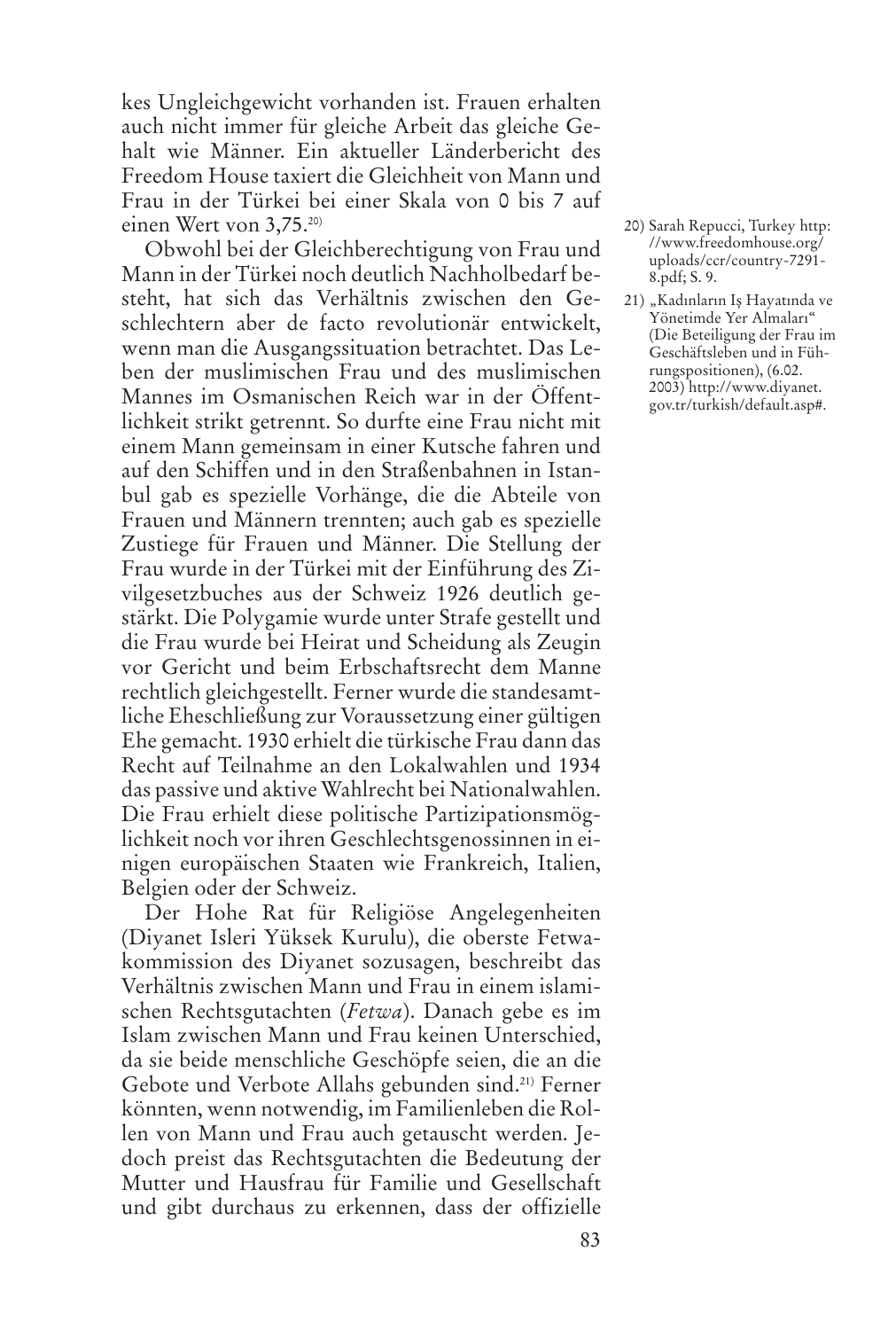türkische Islam das klassische Familienbild bevorzugt.

In einer Untersuchung aus dem Jahre 1998 *Turkish Youth 98 – The silent Majority Highlighted*, die unter 2200 Jugendlichen in elf Provinzen des Landes durchgeführt wurde, wurden auch Fragen zur Toleranz gestellt. Die Frage nach der Haltung zu verschiedenen ethischen, sozialen und politischen Gruppen ergab, dass jeweils mehr als 70 Prozent der Befragten Freimaurer, Homosexuelle, Atheisten, Griechen, Armenier und Juden als "nicht gut" oder die "meisten als nicht gut" bezeichneten. 22) Ähnliche Ergebnisse, die auf eine große Intoleranz verweisen, wurden auch durch aktuellere Umfragen festgestellt, wie eine Untersuchung der Stiftung für Ökonomische und Soziale Studien der Türkei (TESEV) zeigt. 66,2 Prozent würden protestieren oder sich beschweren, wenn sie als Nachbarn ein homosexuelles Paar hätten. Bei der Mehrbefragung wollten 49 Prozent keine atheistischen Nachbarn, gefolgt von einer griechisch-orthodoxen Familie (42,9 Prozent), einer armenischen (42,0 Prozent), einer jüdischen (39,1 Prozent) und einer kurdischen (28,2 Prozent). 23) Die Aussagen beruhen absolut auf Vorurteilen, weil keiner der Befragten je einen der oben beschriebenen Nachbarn gehabt hatte. Ferner würden 69,8 Prozent der Befragten einer Ehe ihrer Tochter mit einem Nichtmuslim nicht zustimmen. 1999 war dieser Wert sogar noch bei 75,5 Prozent. 24) Diese Zahlen stehen aber im eklatanten Widerspruch zu Gastfreundschaft und gesellschaftlicher Toleranz im Allgemeinen.

## **Volkssouveränität, Rechtsstaatlichkeit und Pluralismus in der Türkei**

Die moderne türkische Republik definiert im Artikel 6 die Souveränität des Volkes als unabdingbare Voraussetzung. Durch freie Wahlen bestimmt der Souverän seinen Vertreter. Nun mögen Wahlen in der Türkei bei der Kandidatenaufstellung und im Wahlkampf ungleich anders ablaufen als in der Bundesrepublik Deutschland, und zu Recht kritisieren viele das restriktive Wahlrecht mit einer Zehn-Prozent-Sperrklausel und das überalterte Parteiengesetz. Jedoch bestehen ein allgemeines und gleiches Wahlrecht, eine Mehrheitsherrschaft und ein offenes

- 22) Turkish Youth 98 the Silent Majority Highlighted, Untersuchung der Konrad-Adenauer-Stiftung, S. 73.
- 23) Ali Carkoğlu / Binnaz Toprak, "Değişen Türkiye'de Din, Toplum ve Siyaset" (Religion, Staat und Politik in einer sich ändernden Türkei), Dezember 2006; S. 47.
- 24) Ali Carkoğlu / Binnaz Toprak, Değişen Türkiye'de Din, Toplum ve Siyaset (Religion, Staat und Politik in einer sich ändernden Türkei), Dezember 2006; S. 53.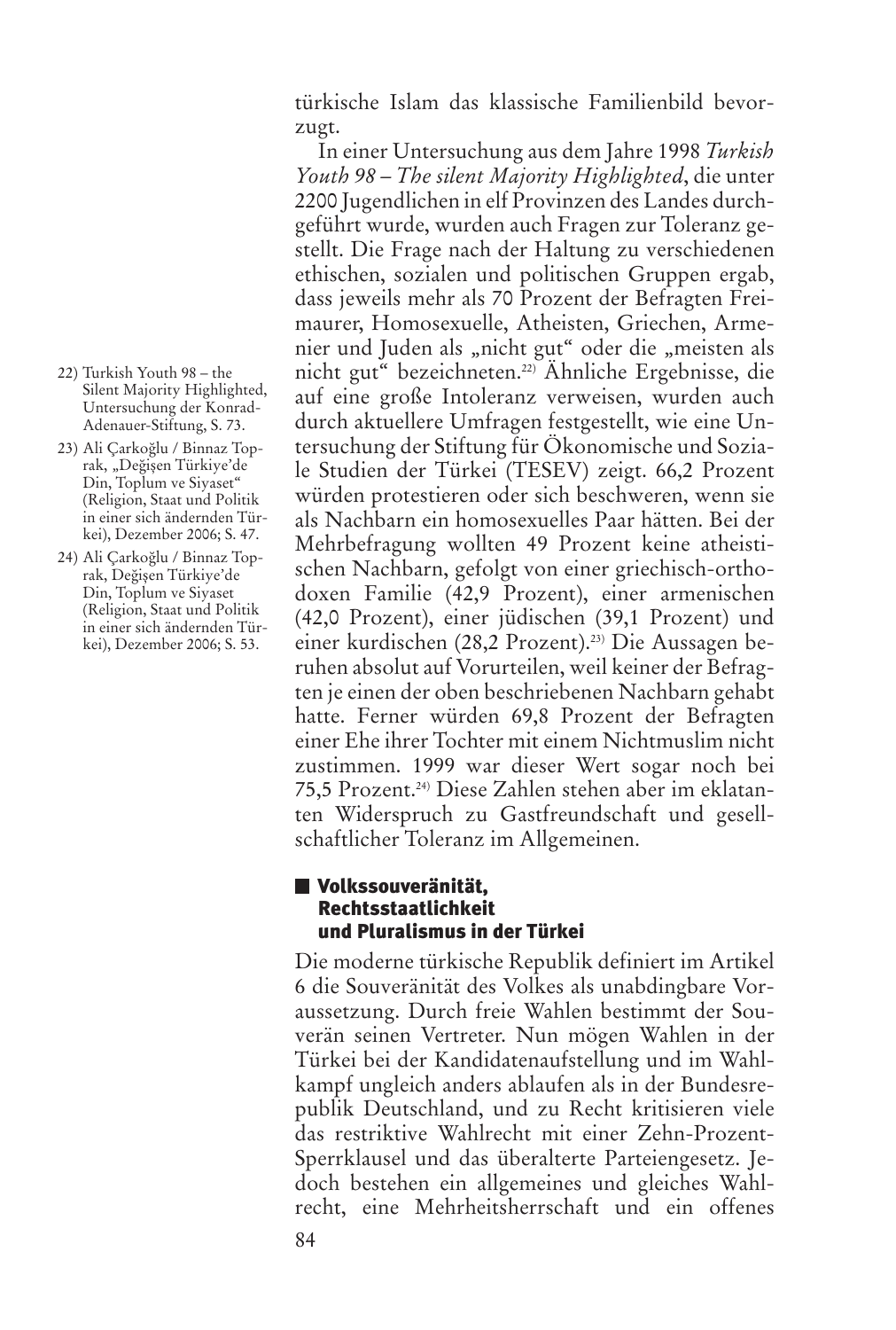Mehrparteiensystem. Der Bericht des Freedom House bewertet den Bereich des Wahlrechts und die freien und fairen Wahlen mit einem Wert von 5,25. 25) Ebenso verhält es sich mit der Partizipation. Jeder türkische Staatsbürger kann Mitglied in einer Partei werden – von einzelnen Ausnahmen abgesehen – und eine Partei oder einen Verein gründen.

Das Präsidium für Religiöse Angelegenheiten beantwortet in einer Anfrage in Form eines religiösen Gutachtens (*Ilmihal*) zum Thema politisches Leben, dass der Islam als Religion seit jeher keine Aussagen zu Regierungsformen und Staatsformen getroffen, sondern dies immer den Menschen überlassen habe und später: "da die Staats- und Regierungsformen keine Mittel sind, sondern zum Ziel haben sollten das Glück der Menschen zu erreichen [...] und da die von allen anerkannten globalen menschlichen Werte durchgesetzt werden müssen, […] herrscht die Meinung vor, dass die Demokratie diejenige Regierungsform ist, die am ehestem die Garantie und Beachtung der Menschenrechte ermöglicht". 26) Die Demokratie wird von Theologen in der Türkei dann sogar noch als die Regierungsform bezeichnet, die dem Wesen desIslam am nächsten komme. Die Ratsversammlung der *Schura* zu Zeiten des Propheten Mohammed sei nichts anderes als Beratung gewesen. Und die Beratung im Sinne, auch um Kompromisse zu schließen für das gute Ziel eines gesellschaftlichen Ausgleichs der Interessen aller Menschen, sei dem Islam seelenverwandt. 27) In der öffentlichen Debatte über dieses Thema werden ähnliche Argumente genannt und es herrscht eine breite Übereinstimmung darüber, dass Islam und Demokratie prinzipiell nicht in einem Gegensatz zueinander stünden. Ein ähnliches Ergebnis ergibt die Untersuchung von TESEV. 76,9 Prozent bezeichnen die Demokratie als beste Regierungsform, auch wenn sie Probleme mit sich bringen sollte. 28)

### **Der politische Islam – von seiner Entstehung bis heute**

Unter dem Motto einer Islamisierung der Politik existierten in der Türkei durchaus auch politische Parteien und Strömungen, die gegen den modernen Staat gerichtet das Ziel der Einführung eines eher islamisch geprägten Staatsmodells verfolgten, bzw. im-

- 25) Sarah Repucci, Turkey http: //www.freedomhouse.org/ uploads/ccr/country-7291- 8.pdf; S. 4.
- 26) Ilmihal: http://sorusor. diyanet.gov.tr/fmi/xsl/fetva/ y\_dokumcevap.xsl?-db= FetvaVT&-lay=wfkweb&  $recid = 9948z - find =$ .
- 27) Prof. Dr. Bekir Karlığa, Dekan der Theologischen Fakultät der Universität Marmara auf einer Tagung der Konrad-Adenauer-Stiftung zum Thema: "Islam, Staat und moderne Gesellschaft in der Türkei und Europa", Istanbul 2004, S. 340.
- 28) Ali Çarkoğlu / Binnaz Toprak, Değişen Türkiye'de Din, Toplum ve Siyaset (Religion, Staat und Politik in einer sich ändernden Türkei), Dezember 2006; S. 51.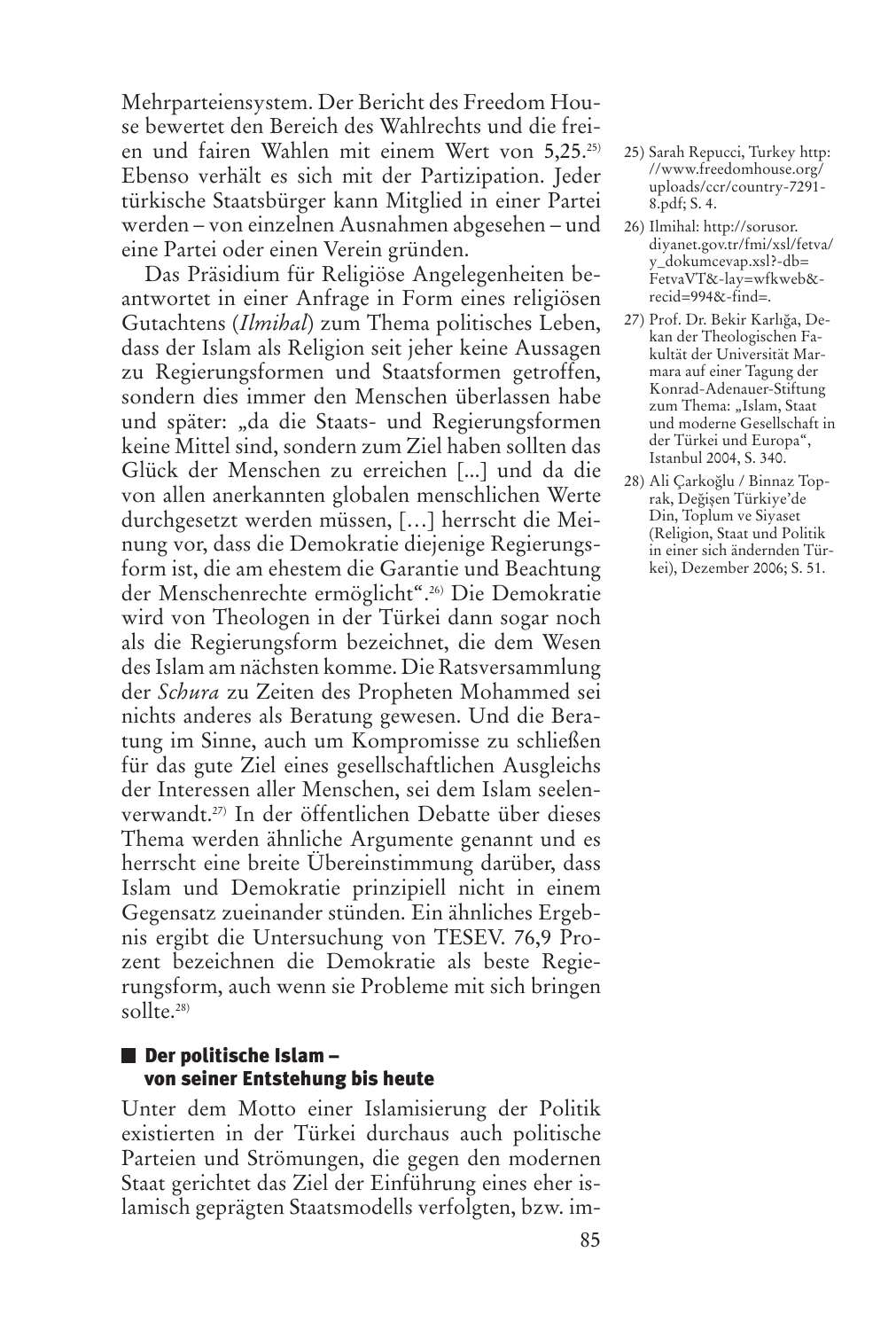mer noch verfolgen. Der politische Islam kam erst Mitte der neunziger Jahre auf seinem Höhepunkt an und verlor bis dahin über die Jahre einige radikale Ansichten und Parolen. Diese Abschwächung ist ein wichtiges Ergebnis der Inkludierung und Einbindung dieser Parteien und Kräfte in die türkische Demokratie. Die Grenzen zwischen dem politischen Islam und konservativen Parteien waren immer durchlässig.

Ende der sechziger Jahre konstituierte sich im Rahmen der religiösen Liberalisierung das erste Mal eine betont islamische politische Bewegung. Der Maschinenbauprofessor Necmettin Erbakan wurde Vorsitzender der 1970 gegründeten Nationalen Ordnungspartei (MNP – Milli Nizam Partisi), die staatliche Subventionsprogramme für den Aufschwung der wirtschaftlich wenig entwickelten Regionen Anatoliens forderte. Nach dem Memorandum der Militärs vom März 1971 wurde die MNP alsislamistische Partei eingestuft und das anschließende Verfahren gegen sie endete mit dem Verbot der Partei. Danach gründeten die Protagonisten alsbald, 1972, eine Nachfolgepartei, die Partei der Nationalen Befreiung (MSP – Milli Selamet Partisi), die bei den folgenden Wahlen zum Nationalen Parlament 1973 11,8 Prozent der Stimmen (48 Abgeordnete) gewinnen konnte. Die MSP ging eine Koalition mit der Republikanischen Volkspartei *(*CHP – Cumhuriyet Halk Partisi) des damaligen Ministerpräsidenten Bülent Ecevit ein und stellte die Regierung. Dies war der erste wichtige Achtungserfolg für den politischen Islam.

Nach dem Putsch 1980 wurden alle Parteien verboten und die verantwortlichen Politiker für zehn Jahre mit einem politischen Betätigungsverbot belegt. Mit einem Referendum im Jahr 1987 über wichtige Verfassungsänderungen wurde dieses Verbot frühzeitig aufgehoben, und im gleichen Jahr wurde Necmettin Erbakan zum Vorsitzenden der Wohlfahrtspartei (RP – Refah Partisi) gewählt; die RP war die neue Adresse des politischen Islam in der Türkei und mir ihr sollte der weitere Aufstieg gelingen. Bei den Parlamentswahlen 1995 avancierte sie mit 21,3 Prozent der gültigen Wählerstimmen zur stärksten Fraktion im türkischen Parlament. Der vorläufige Höhepunkt des Aufstiegs des politischen Islam in der Türkei war dann die Regierungskoalition mit der Partei des Richtigen Weges (DYP – Doğru Yol Partisi) von Frau Tan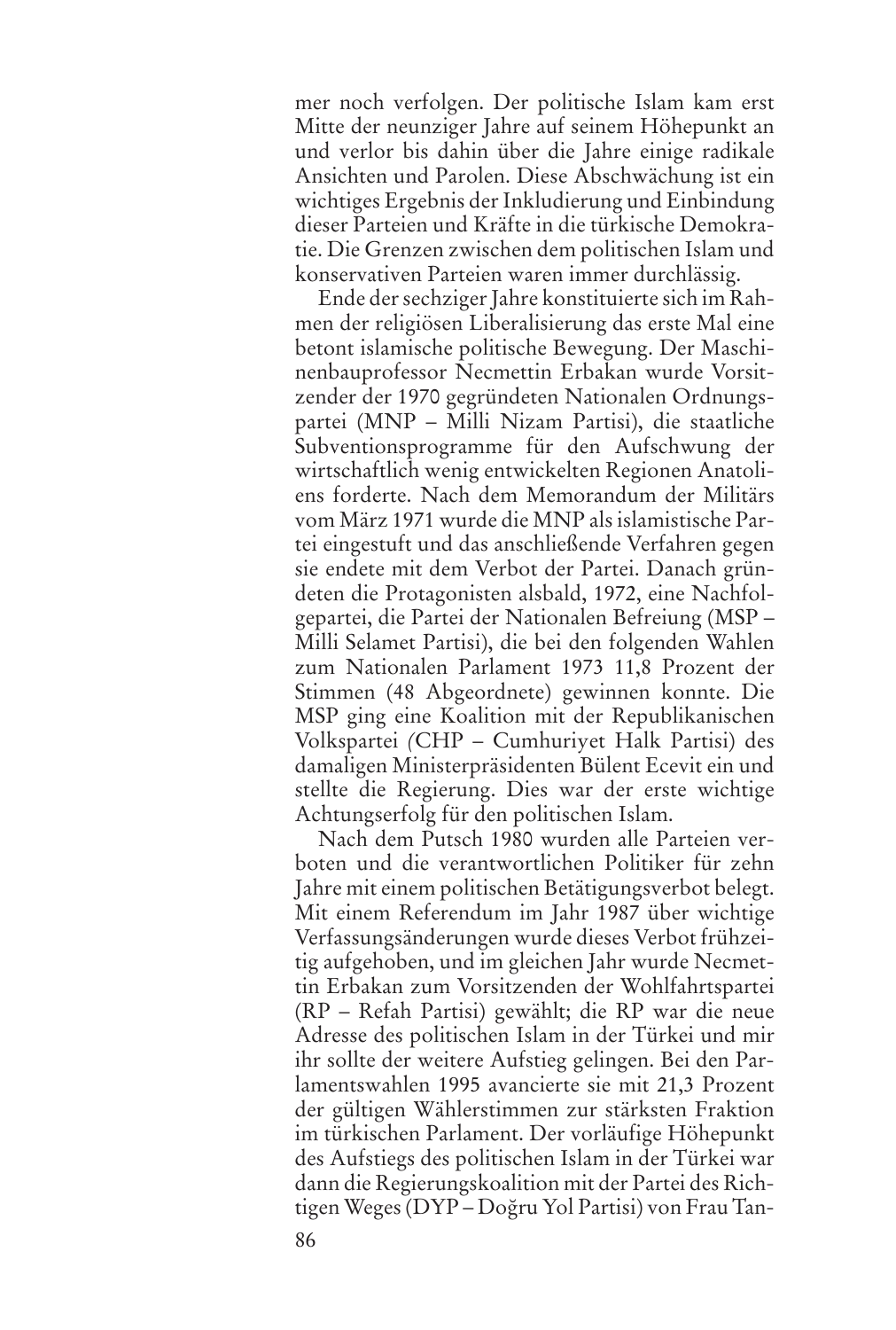su Ciller im Juni 1996. Erbakan wurde Ministerpräsident und glaubte seine am Islam orientierte Politik nun durchführen zu können.

Ein programmatischer Fokus der Wohlfahrtspartei lag auf der Lösung des Kurdenproblems durch das Band der muslimischen Brüderlichkeit. An die Stelle einer Garantie kultureller Minderheitenrechte trat die Idee eines umfangreichen Wirtschafts- und Förderprogramms, welches den wirtschaftlich unterentwickelten Gebieten in Südost- und Ostanatolien Wohlstand bringen sollte. Im Mittelpunkt des politischen Vokabulars stand der Schlüsselbegriff der Nationalen Sicht (*Milli-Görüș*). Dieses Schlagwort beinhaltete einerseits eine grundsätzliche Kritik an der Verwestlichung der Türkei, weil man für die Türkei eine Führungsrolle in der islamischen Welt präferierte. Andererseits standen Nationalstolz und Nationalbewusstsein im Fokus dieses Ansatzes, ebenso wie Antiimperialismus und die strikte Ablehnung jeglicher Bemühungen um die Aufnahme in der EU. Necmettin Erbakan selbst soll nach einer Überlieferung 1974 dem damaligen Ministerpräsidenten Bülent Ecevit als Anwort auf die Offerte bezüglich einer EWG-Mitgliedschaft gemeinsam mit Griechenland, Portugal und Spanien ausgesagt haben, dass die Türkei diesem Christenclub auf keinen Fall beitreten dürfe. Erbakan habe in dieser Frage sogar mit der Aufkündigung der Koalition gedroht. Das Ziel Erbakans war die Schaffung eines Pendants unter muslimischen Staaten mit Währungsunion, gemeinsamem Markt und gemeinsamer Verteidigungspolitik. Der "Sittenverfall" der türkischen Gesellschaft wurde durch die Wohlfahrtspartei ebenso angeprangert wie die Abhängigkeit der türkischen Wirtschaft vom Ausland. Die Kritik galt den ausufernden Importen von Produkten, die auch im Inland hätten produziert werden können. Dieser "Sklavenordnung" setzte sie das Konzept der "Gerechten Ordnung" (*Adil Düzeni)* entgegen, ein weiterer Schlüsselbegriff seines politischen Vokabulars. Ein radikaler Umbau der Gesellschaft sah Gerechtigkeit und Wohlstand für alle vor. Erbakan lockte die Wähler 1995 mit "zwei Schlüsseln". "Wählt RP und ihr erntet dafür jeweils einen Schlüssel für ein Auto und ein Eigenheim", lautete die damalige Wahlparole. Letztlich beinhaltete die Gerechte Ordnung auch ein neues Wirtschaftssystem, in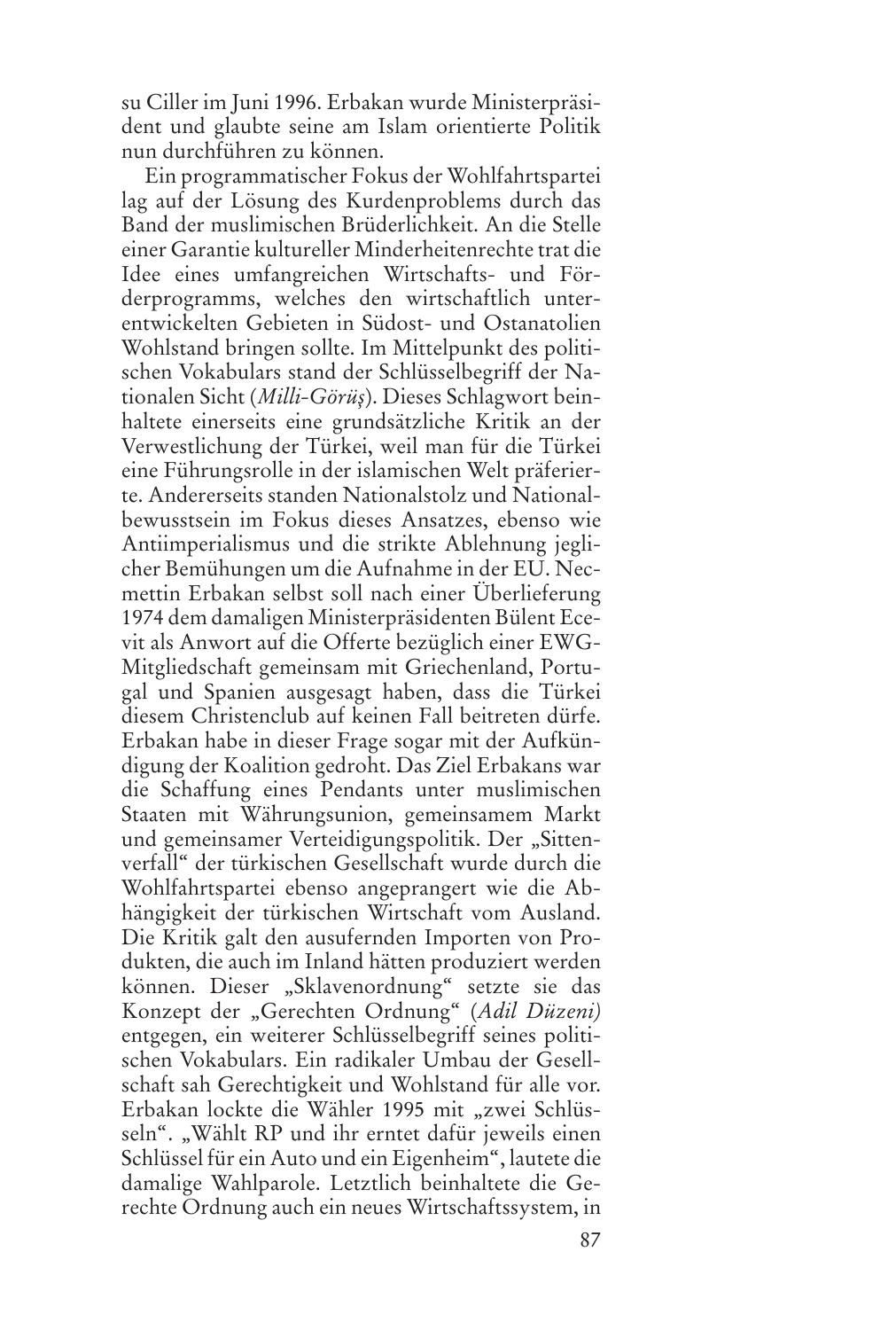dem Zins und Wucher verpönt und Gewinn nur in angemessener Form propagiert werden sollte. Zwar wollte man einen dritten Weg, einen vom Islam inspirierten, der sich abhebt vom Sozialismus und dem Kapitalismus. Jedoch hatten sich Teile der gläubigen Kleinhändler Anatoliens mittlerweile in eine islamische Bourgeoise verwandelt, deren Unternehmen sich an der freien Marktwirtschaft orientierten, so dass auch der RP letzten Endes nichts anderes übrig blieb als das liberale Wirtschaftssystem zu akzeptieren. Demokratie definierte die RP mit einer Ausweitung der Gewissensfreiheit und einer stärkeren Zunahme von Volksbescheiden und Volksbegehren. Eine weiterführende Definition von Demokratie blieb sie schuldig, wobei sie programmatisch eine islamistische Partei war.

Im Nachhall des 28. Februar-Prozesses geriet die Regierung Erbakan unter Druck, und alsimmer mehr Abgeordnete des Koalitionspartners DYP aus ihrer Partei austraten, verlor die Regierung ihre knappe Mehrheit und musste schon im Juni 1997 aufgeben. Anfang 1998 verbot das türkische Verfassungsgericht die Wohlfahrtspartei, weil sie gegen etliche Bestimmungen der türkischen Verfassung und des türkischen Parteiengesetzes bezüglich des Laizismusprinzips verstoßen hatte. Necmettin Erbakan und weitere Abgeordnete mussten ihre Mandate aufgrund von Aussagen, die sie die Jahre über getroffen hatten, zurückgeben und erhielten ein fünfjähriges Politikverbot. 29)

Schon damals ging ein Riss durch die Partei, zwischen den "Traditionalisten" um Erbakan und den "Erneuerern" und Reformern, die einen pragmatischen Weg beschreiten wollten, ohne islamische Doktrinen und radikale Parolen der Vergangenheit. Trotzdem fanden alle unter dem Dach der Tugendpartei (Fazilet Partisi) ihre neue politische Heimat. Als diese dann auch 2001 verboten wurde, kam es zum endgültigen Bruch. Während die Traditionalisten mit der Partei der Glückseligkeit (SP – Saadet Partisi) die fünfte Partei des politischen Islam gründeten – sie erreichte gerade noch 2,3 Prozent bei den letzten Wahlen 2007 – schlossen sich die reformerischen Kräfte mit anderen politischen Akteuren zur AK Partei (AK Parti – Adalet ve Kalkınma Partisi) zusammen.

29) Verbotsurteil des türkischen Verfassungsgerichts vom 16.01.1998: http://www. anayasa.gov.tr/eskisite/ KARARLAR/SPK/K1998/ K1998-01.htm.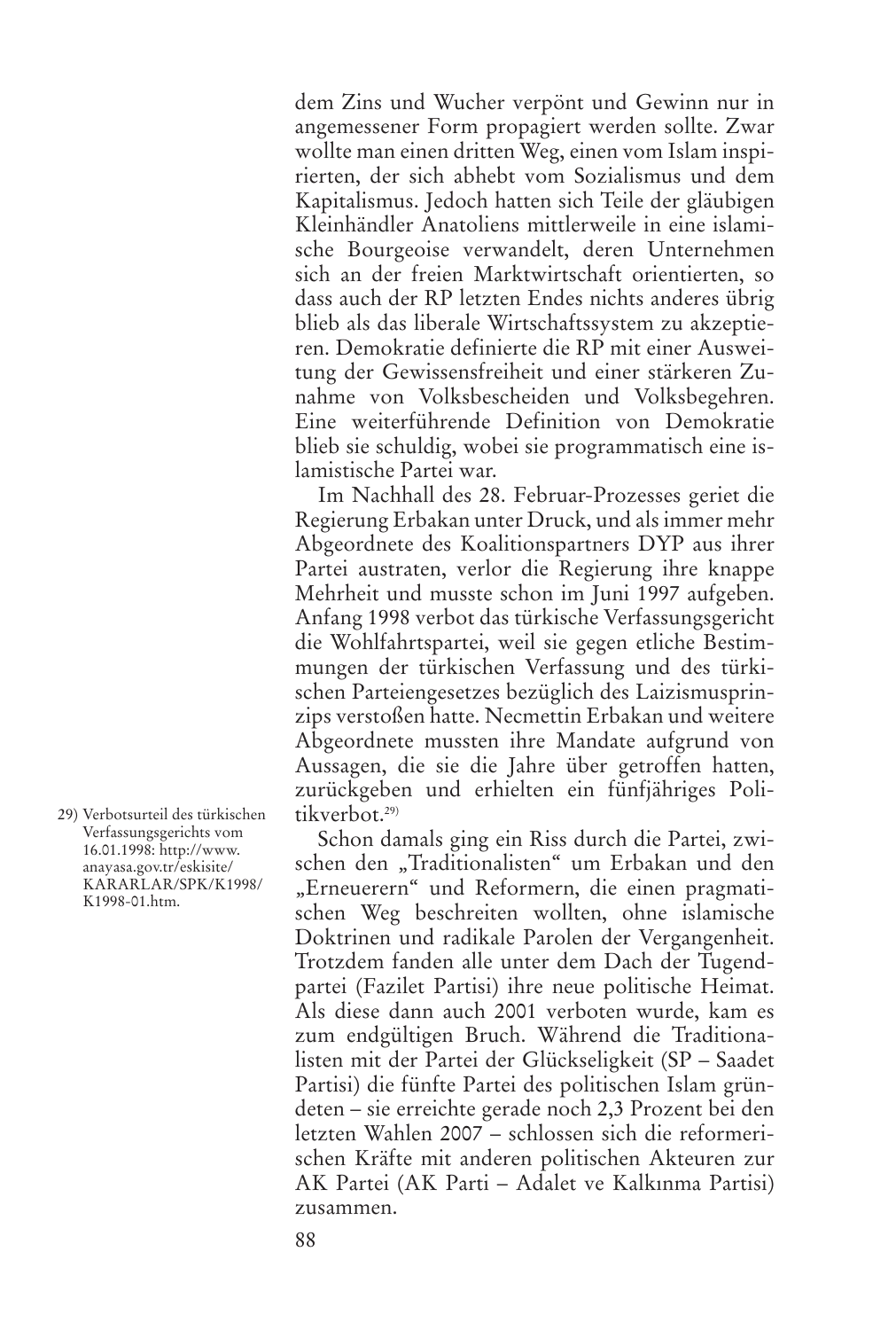Die Inkludierung islamistischer Kräfte hat letzten Endes zu der Herausbildung einer modernen konservativen *catch-all party* geführt. Dies ist zumindest ihr eigener Anspruch, und damit wäre der politische Islam in der Türkei in eine wichtige Entwicklungsphase eingetreten. Eine Partei, deren Mitglieder sich zum Islam bekennen und eine eng auf den Islam abgestimmte Lebensweise und Religiosität für ihr Privatleben praktizieren, auf der anderen Seite aber das Laizismusprinzip als wichtige Säule der türkischen Republik anerkennen und in ihrem politischen Wirken den Islam nicht als Referenzgröße betrachten, ist eine interessante Entwicklung. Diese verweist auf den Charakter einer konservativen (islamisch)-demokratischen Partei nach dem Vorbild der europäischen Christlichen Demokraten. Die AK Partei spricht, wie bei den letzten Wahlen zu sehen war, mittlerweile unterschiedlichste Wählerschichten an, so dass man auch geneigt ist, von einer Volkspartei zu sprechen. Ob beide Aspekte auch wirklich zutreffen, muss die Zukunft erst noch zeigen.

Die Bezeichnung islam-demokratisch oder Muslimdemokrat würde alleine schon zu Spannungen führen, weil das türkische Parteiengesetz den Hinweis auf eine Religion im Parteinamen untersagt. Aus diesem Grund hat sich die AK Partei auf den Begriff konservative Demokratie geeinigt. Der Politikwissenschaftler und politische Berater des türkischen Ministerpräsidenten Erdoğan, Dr. Yalçın Akdoğan, beschreibt auf über 150 Seiten den theoretischen Ansatz der konservativen Demokratie. Diese programmatische Fibel erläutert, dass Konservatismus in der Türkei als politische Ideologie verstanden wird, die langsame Veränderungen begrüßt, damit im Kern Wichtiges erhalten bleiben kann. Im Mittelpunkt steht die Synthese der positiven Wissenschaft des Westens und des Mystizismus des Ostens. Zum Schluss wird beschrieben, dass die AK Partei die Demokratie als Regime des Dialogs und des Kompromisses sehe, die persönlichen Freiheiten sowie die Menschenrechte als wichtigste Vorraussetzung eines demokratischen Systems garantiert sein müssten und das Laizismusprinzip die gesellschaftliche Vielfalt garantiere. 30) Der Begriff konservative Demokratie ist mittlerweile Untersuchungsgegenstand etlicher Publikationen, und die meisten Autoren kommen übereinstimmend

<sup>30)</sup> Yalçın Akdoğlan, Muhafa*zakâr Demokrasi* (Konservative Demokratie), AK Parti, Ankara 2003, S. 130ff.